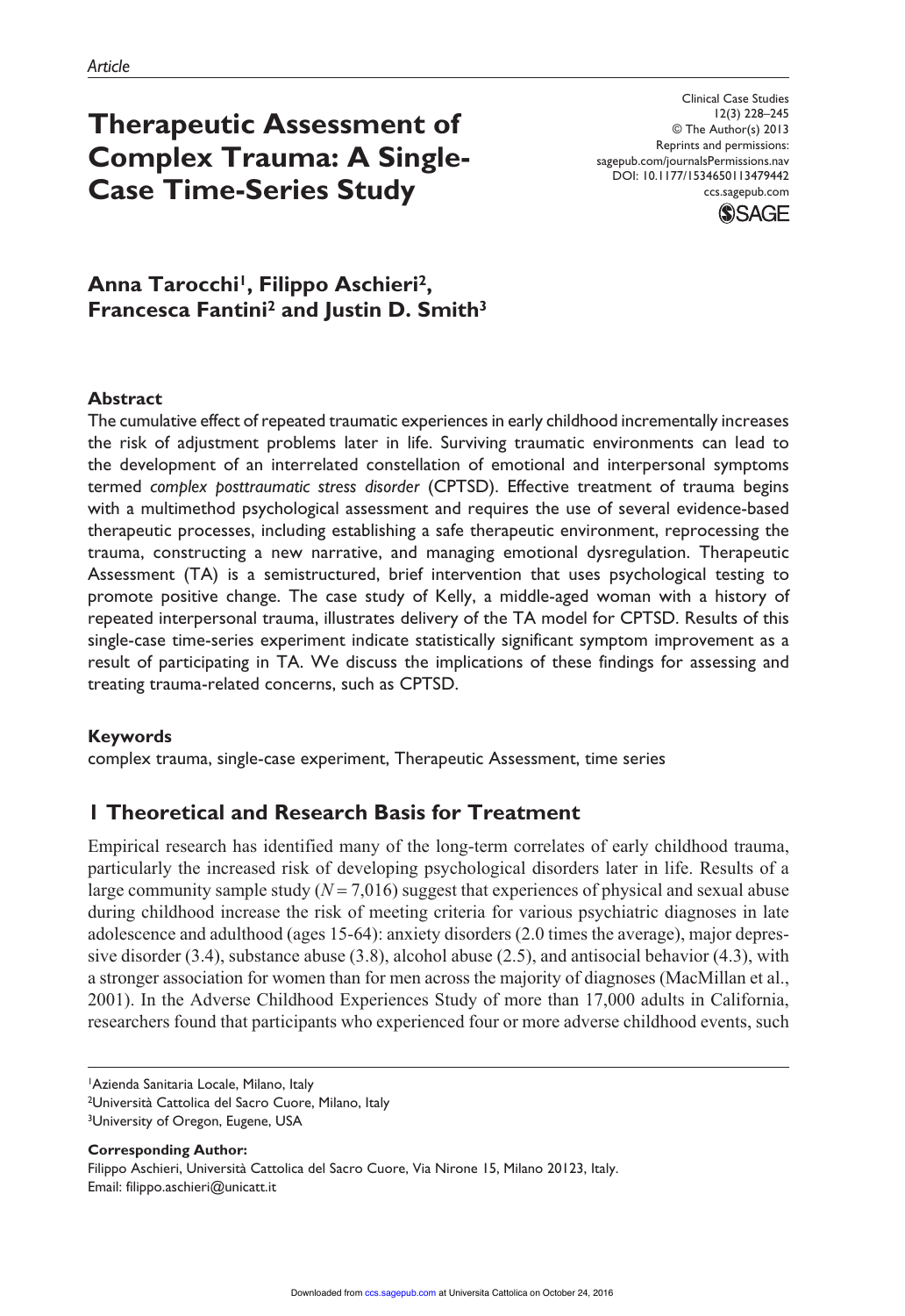as physical and sexual abuse, had significantly higher rates of many medical and mental disorders than did participants reporting fewer traumatic events (Felitti et al., 1998). A study conducted on 2,453 college students found a linear relationship between the number of different types of traumas experienced before age 18 and the presence of multiple, complex, and co-occurring psychological symptoms (Briere, Kaltman, & Green, 2008). These deleterious long-term outcomes render the identification, accurate assessment and diagnosis, and treatment of early trauma over the life span socially relevant and a significant public health imperative (Walker et al., 1992).

This case presentation differs somewhat from the characteristic case study appearing in *Clinical Case Studies*, in that Therapeutic Assessment (TA; Finn, 2007) frames the intervention process within a semistructured psychological assessment process shown to promote positive client outcomes (e.g., Finn & Tonsager, 1992). Therefore, we deviate somewhat from the journal's prescribed format by combining the Assessment, Case Conceptualization, and Course of Treatment and Assessment of Progress sections. Similarly, given the pivotal role of psychological assessment in the TA model, we review best practices for the assessment of trauma alongside the components of evidence-based trauma treatment.

## *Complex Trauma*

Building on an appreciation of the psychopathological effects of an abusive, neglecting early environment, a new conceptualization of posttraumatic stress, referred to as *complex posttraumatic stress disorder* (CPTSD), has emerged in the literature. CPTSD describes the unique psychological profile of survivors of repeated interpersonal traumas occurring in circumstances in which physical, psychological, maturational, environmental, or social constraints made escape impossible (Herman, 1992). A diagnosis of CPTSD encompasses several specific domains of functioning not typically associated with a classic posttraumatic stress disorder (PTSD) diagnosis (Ford, 1999): (a) lack of capacity to regulate emotions, (b) alterations in consciousness and identity, (c) alterations in self-perception, (d) alterations in perception of the perpetrator, (e) somatization, (f) alterations in perceptions of others, and (g) alterations in systems of meaning. Adults with CPTSD symptoms may be largely unaware of the origins of their problems, and those who are aware may be ashamed to report the repeated traumatic experiences (Courtois, 2008).

## *Assessment of Trauma*

Thorough reviews of the instruments and methods for assessing the components of CPTSD have appeared in the past decade (see Briere & Spinazzola, 2005, 2009; Wilson & Keane, 2004). These reviews stress the importance of assessing exposure to trauma; symptoms connected to trauma, such as inappropriate arousal, avoidance, externalizing behaviors, intrusive experiences, cognitive alterations, and distorted beliefs; dissociation; problems with boundaries; identity; and affect regulation (e.g., Briere & Runtz, 2002). Standardized measures of CPTSD symptoms, such as the Trauma Symptom Inventory (Briere, 1995), trauma history (e.g., Carlson et al., 2011), and transference and countertransference analysis, should be considered by clinicians to frame the effect of trauma within the individual's unique symptom constellation, defense mechanisms, structure of the self, capacity for emotional self-regulation, coping skills, attitudes in interpersonal relationships, and attachment representations (Ford, 2009). Because of the complex presentation of the psychological correlates of trauma, the Task Force on the Assessment of Trauma (Armstrong et al., in press), in line with previous reviews, suggests assessing PTSD and CPTSD while anchoring trauma within a complete picture of the client's functioning, by using a psychometrically sound multimethod assessment consisting of self-report, such as the Minnesota Multiphasic Personality Inventory-2 (MMPI-2; Butcher, Dahlstrom, Graham, Tellegen, & Kaemmer, 1989), and performance-based tests, such as the Rorschach (1921/1942).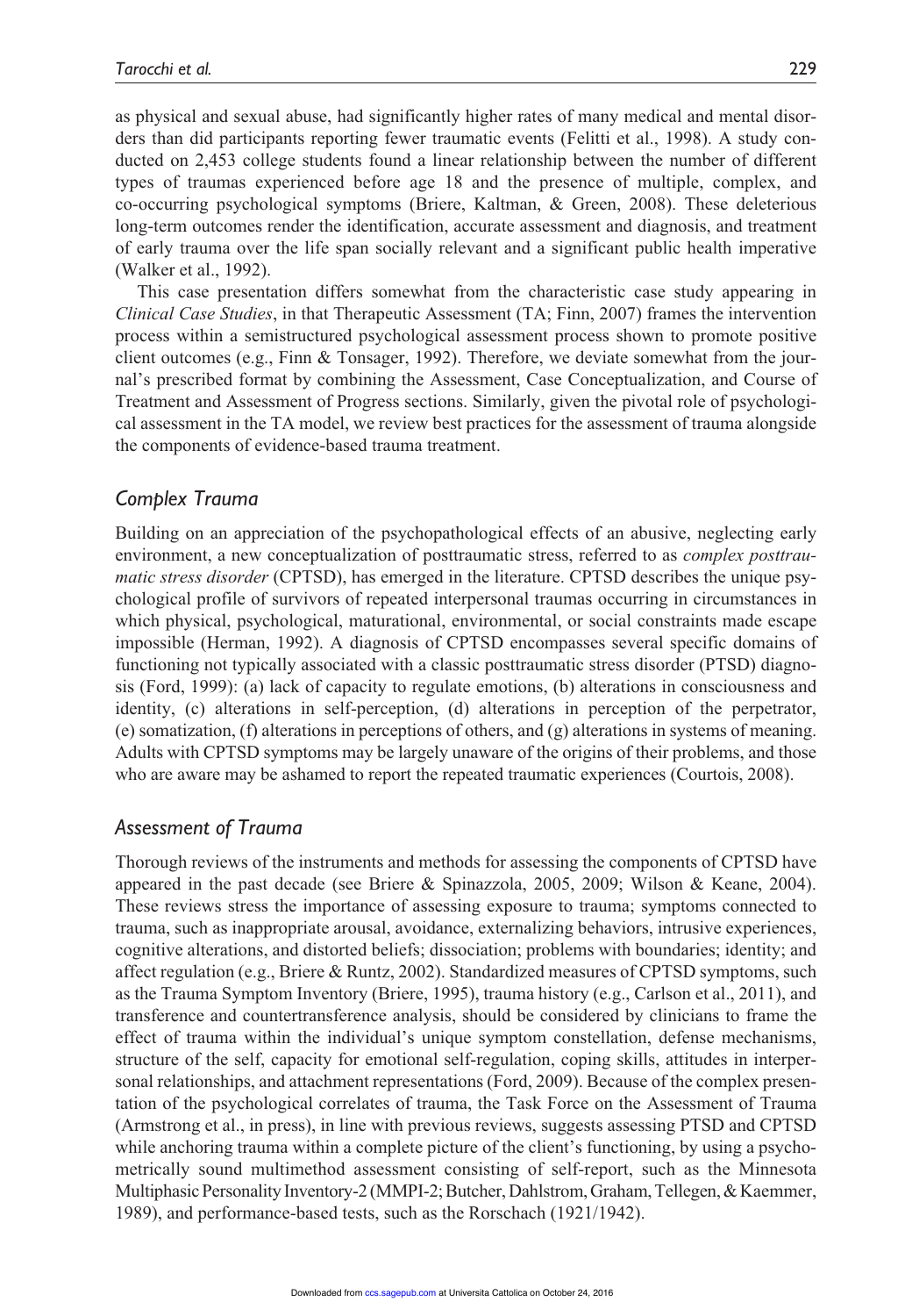## *The Treatment of Trauma*

Meta-analysis supports the effectiveness of trauma-focused therapies for classic PTSD, including exposure therapy, eye-movement desensitization and reprocessing, and trauma-focused cognitive therapy (e.g., Bradley, Greene, Russ, Dutra, & Westen, 2005). However, the multiplicity of issues often presented by clients with CPTSD necessitates a multiphasic, multimodal, and transtheoretical treatment approach (Australian Centre for Posttraumatic Mental Health, 2007; Courtois, 2008; Courtois & Ford, 2013) that sets the stage for establishment of trust and a secure attachment relationship with the therapist. With regard to intervention techniques, an important survey conducted by the International Society for Traumatic Stress Studies (Cloitre, Courtois, Charuvastra, Stolbach, & Green, 2011) demonstrated that anxiety management, cognitive restructuring, emotion regulation, and educating clients about the effects of trauma are the most commonly recommended strategies used to establish a safe therapeutic environment. Narration of the trauma memory and emotional regulation interventions were identified as the most effective techniques for reducing trauma symptomatology.

## *TA*

TA is a brief, semistructured intervention that differs from the traditional psychological assessment process in that its explicit aim is to promote positive change and reduce client distress (Aschieri, 2012; Finn & Tonsager, 1997). The TA model for adult clients consists of five steps: (a) collection of assessment questions (AQs), (b) administration of psychological tests and extended inquiry procedures, (c) intervention session, (d) summary and discussion session of assessment findings, and (e) follow-up.

In the first meeting of a TA, the client and the assessor collaboratively formulate questions to be addressed in the assessment (Step 1). These AQs serve a dual purpose: First, the AQs guide the assessor's selection of assessment instruments most salient to the client's agenda and goals. Second, the AQs foster curiosity by promoting self-reflection. In cases of trauma, AQs may or may not be related to traumatic experiences. Clinicians generally collect only background and historical information that could potentially be relevant to the client's AQs. If a client puts forth AQs explicitly concerned with traumatic experiences, the clinician would construct a broad psychosocial interview to examine the impact of trauma on the client's life. However, such an explicit inquiry into trauma could potentially be harmful if the effects or experiences of trauma are not reflected in the client's questions, because the AQs often indicate the client's readiness to reveal and explore adverse experiences. In this case example, the assessor's primary goal in the initial session was to focus the discussion on topics that the client had indicated a readiness to attend to by posing an AQ in that area. When trauma is hypothesized to be affecting the client's current difficulties, the clinician often indirectly attempts to foster the client's curiosity about the impact of the trauma, which postpones a direct exploration until it becomes of interest to the client.

The themes and potential answers to the client's AQs guide the selection of assessment instruments (Step 2). Assessors practicing TA typically conduct a multimethod assessment consisting of self-report and performance-based instruments (e.g., Aschieri, 2013) because each accesses different aspects of the client's psychological functioning. As such, the obtained results form a useful heuristic for understanding the degree to which the assessment findings align with or diverge from the client's current self-view (Smith & Finn, in press). When a trauma survivor is being assessed, different tests are performed depending on whether the client posed an AQ explicitly connected to the trauma or posed questions indicative of a PTSD/CPTSD presentation without specific reference to traumatic experiences. In the first situation, the assessment would focus primarily on assessing the correlates of the trauma and the contexts and the emotional experiences that trigger thoughts and behaviors connected to trauma. In the second situation, the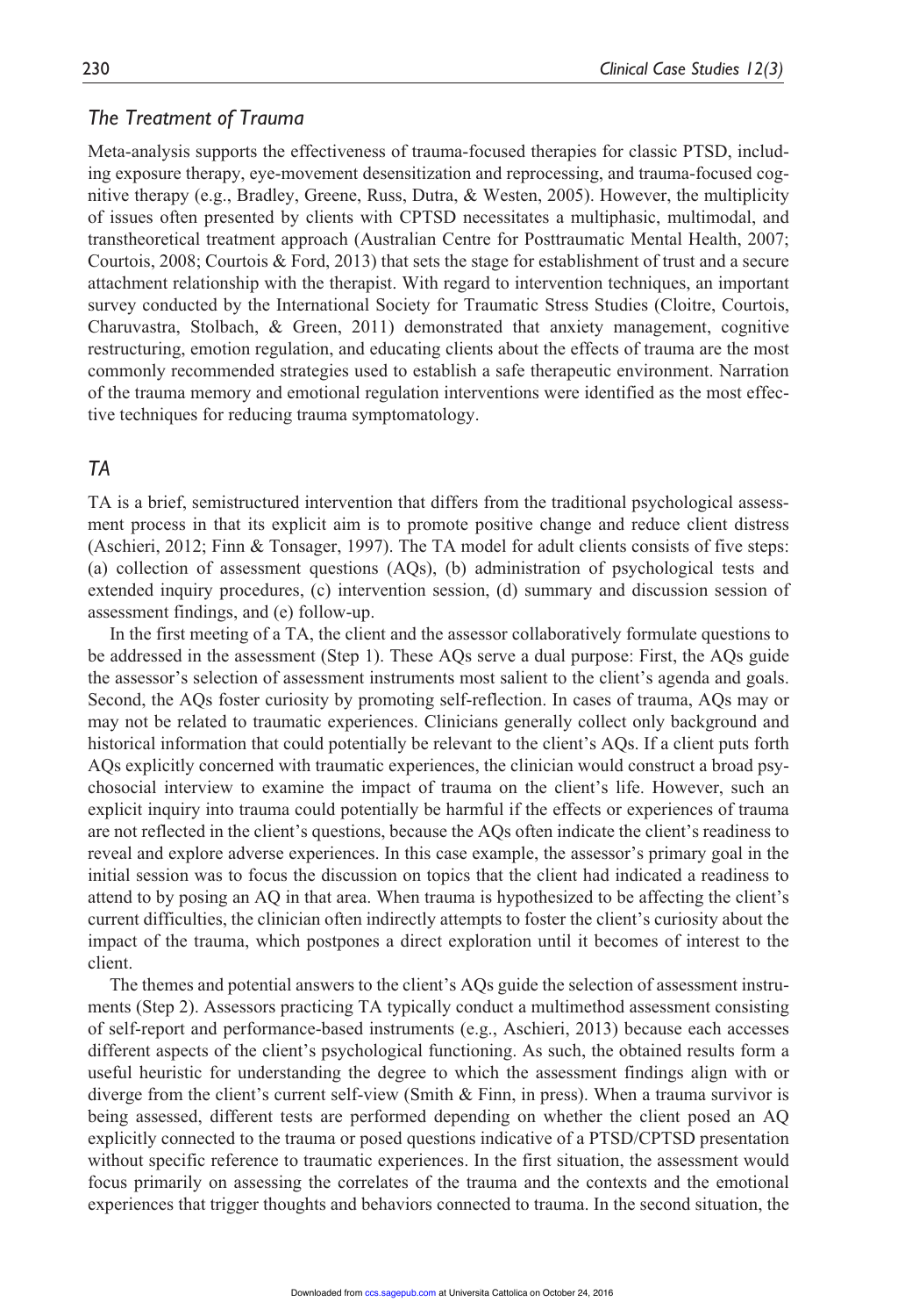assessor would gently collect background information on the AQs and administer instruments connected to the questions, listening with their "third ear" for the presence of traumatic elements in the initial interview and formal results of the testing.

Following standardized administration of selected instruments, the assessor engages the client in a collaborative discussion of the experience of the assessment to gather additional information that might not be reflected in the responses or norm-based results. This process includes the context and personal meaning of response content or the psychological and interpersonal processes that occurred during the administration of the tests. This process, called an *extended inquiry*, is routine in the TA approach. In the case of trauma, TA practitioners pay close attention to relevant material that appears to be outside the client's current awareness, because the possibility exists that the client could be retraumatized during the assessment if traumatic material were to reemerge. Finn (2012) articulated how the visual and mainly nonverbal nature of performancebased tests tap into affect-laden material stored in the brain's right hemisphere, which is inaccessible via self-report methods because they require verbal processing. Therefore, thematic material and content that emerge on performance-based tests create an opportunity to reflect on the meaning of those images. The images can serve as metaphors of the subjective experience of the trauma. Discussing traumatic events in this manner can be less threatening than directly asking a client to describe their traumatic experiences.

Depending on the progress achieved during test administration, the next step of TA is to conduct an intervention session. During the session, testing materials are used in nonstandardized ways (e.g., modified administration, no formal scoring) to experientially test out possible answers to the client's AQs (Step 3). As opposed to typically spontaneous extended inquiry procedures, the intervention session is planned and a task is structured to achieve a specific aim related to the AQs. In situations of relational trauma, the target of intervention sessions might be to help the client feel supported and not alone in the shameful and painful experiences. Furthermore, intervention sessions provide an opportunity to teach the client more effective and adaptive strategies for coping with the sequelae of trauma.

The following session (Step 4) involves a collaborative discussion and presentation of the assessment findings. In contrast to a unilateral delivery of assessment results and their interpretations by the assessor, TA assessors invite the client to interpret the meaning of their assessment results and modify interpretations proffered by the assessor. One goal of this session is to support the client as he or she modifies their life story. This is done by integrating information obtained from the assessment process, including test scores and interpersonal experiences with the assessor, in a way that results in a more accurate and compassionate understanding of the client's experiences and current problems (Finn, 2007). Research has shown that the most effective means of presenting assessment results is to first introduce information that is familiar to the client and congruent with their existing self-image, and then to slowly move toward unexpected and unfamiliar information (Finn, 2007). When trauma is a primary organizing factor, the goal of this session is to frame answers to relevant AQs in light of the effects of trauma. From this perspective, the session might begin with psychoeducation on the substrates of trauma, during which time the information is tailored to the client's current struggles and AQs. Finally, a follow-up session (Step 5) occurs 2 to 3 months later to monitor change and reevaluate recommendations when indicated.

Poston and Hanson (2010) conducted a meta-analysis of 17 controlled studies (*N* = 1,496) in which a group received individualized feedback and outcomes were compared with those of a second group, typically one that received a traditional assessment or consisted of a wait list control. Across all dependent variables, the effect was moderate (Cohen's  $d = .423$ ). The effectiveness of Finn and colleagues' semistructured TA model has been studied using group comparison designs and variants of the single-case experimental design. TA has been found to result in significant effects in the following domains: decreased symptomatology and increased hope among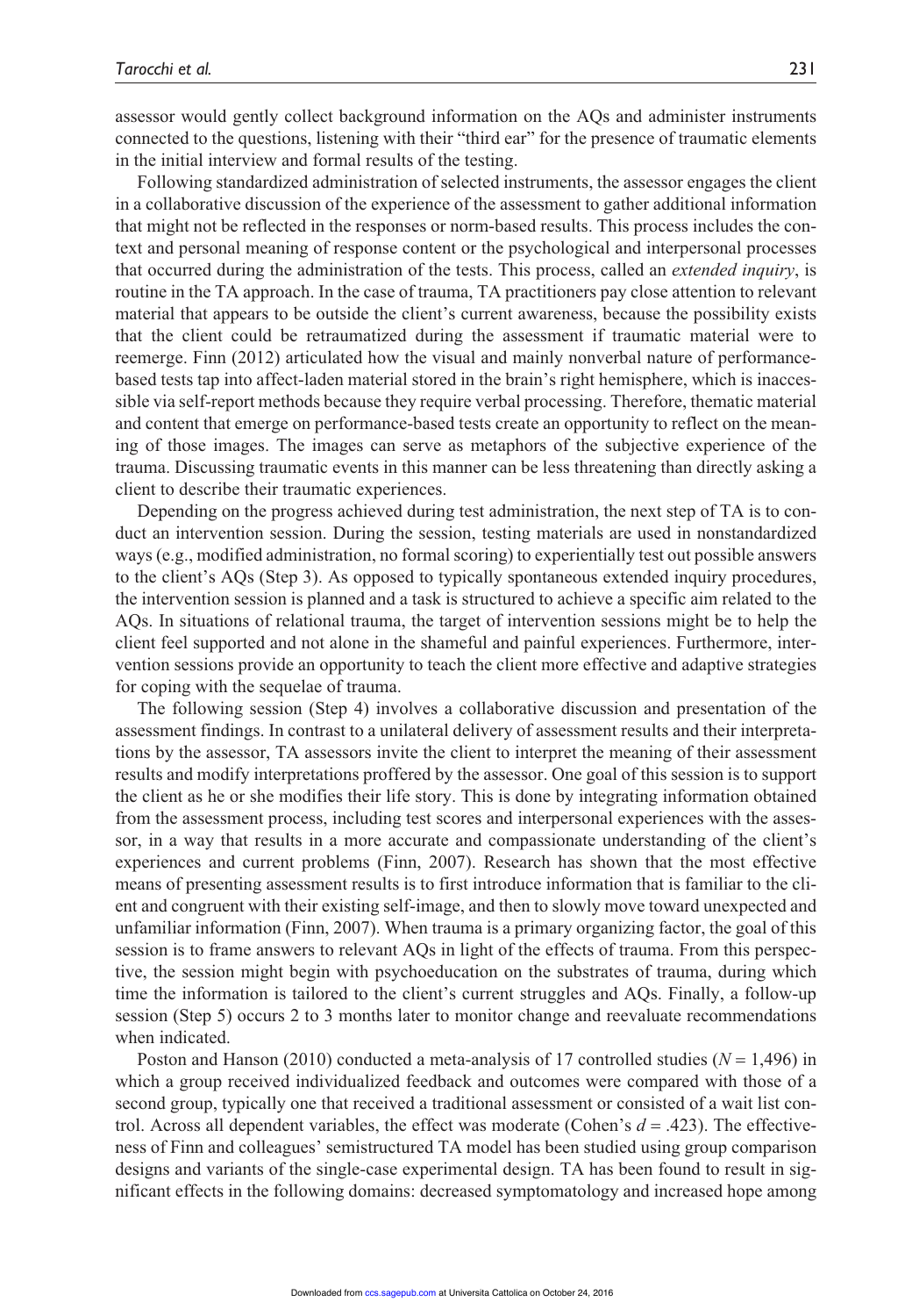adult outpatients (e.g., Finn & Tonsager, 1992; Newman & Greenway, 1997). Smith and colleagues found support for the effectiveness of TA by using a single-case experimental design with time-series measurement methods with adults (Aschieri & Smith, 2012; Smith & George, 2012) and with children and their parents (e.g., Smith, Handler, & Nash, 2010). This case study used a similar quasiexperimental design focused on the way in which TA can be used to assess and intervene with adults experiencing CPTSD following repeated trauma.

## **2 Case Introduction**

Kelly,<sup>1</sup> a 37-year-old woman, sought assessment and treatment for ongoing panic attacks and lifelong anxiety and depression. The assessor (first author) is an experienced, independently licensed therapist who conducts TA under supervision of the second author, who is certified in the practice of TA with adult clients. Prior to beginning this case, the first author completed formal training in the model. The first author became Kelly's therapist after the TA.

## **3 Presenting Complaints**

Kelly reported feeling very desperate and lacking energy. She said that at times she felt unable to contend with her own expectations and standards in life, and that she viewed herself as a failure without hope for the future. She had become more worried about herself and her future during the preceding several years because she had been unable to maintain steady employment. In fact, she had not worked at all in the past 12 months. She reported tremendous longing for her teenage son, who lived with his biological father in a distant town. She felt guilty about this arrangement that she once advocated for, and she now regretted the decision immensely. Kelly's romantic partnership of nearly 2 years had recently dissolved, and she was currently living alone. She described the relationship as having moments of calm and times of high conflict. She reported that when she was alone, all her thoughts "piled up" and she felt an overwhelming panic and terror growing inside. She reported being frightened that she would not be able to contend with the intensity of these fears and would somehow fall apart.

## **4 History2**

Kelly was an only child born in a small town in the Tuscany region of southern Italy. When Kelly was 6 years old, her mother left her father, who was abusive and an adulterer. Kelly had been exposed to her parents' conflicts for as long as she could recall. Visits from her father were sporadic and unpredictable because her parents never established visitation guidelines. Kelly reported being deeply wounded by her parents' separation because she had been close to her father and subsequently had no one to talk with about her feelings after the separation.

After the dissolution of her marriage, Kelly's mother moved her to Milan, a large metropolitan city in northern Italy, to live with Kelly's maternal aunt and uncle. Kelly felt that her mother never recovered from her father's abuse and relied on Kelly for support and reassurance. Tired of feeling pulled to meet her mother's dependency needs, Kelly ran away from home at 14 and moved to Genoa, where she occasionally used heroin with her boyfriends as a way to connect with them. At 17, Kelly moved to Bologna and soon became pregnant from a partner who was violent and abusive. Feeling she had to protect the infant from his father, she moved her son to Milan to live with her mother shortly after his birth. Kelly's mother performed the childrearing while Kelly devoted herself to school. She developed a close relationship with a young woman who struggled with drug addiction, and Kelly attempted to protect her friend from negative influences. At age 30, Kelly decided to live on her own but quickly felt ill prepared to parent a preadolescent on her own. Rather than move back in with her mother, she elected to send her son to live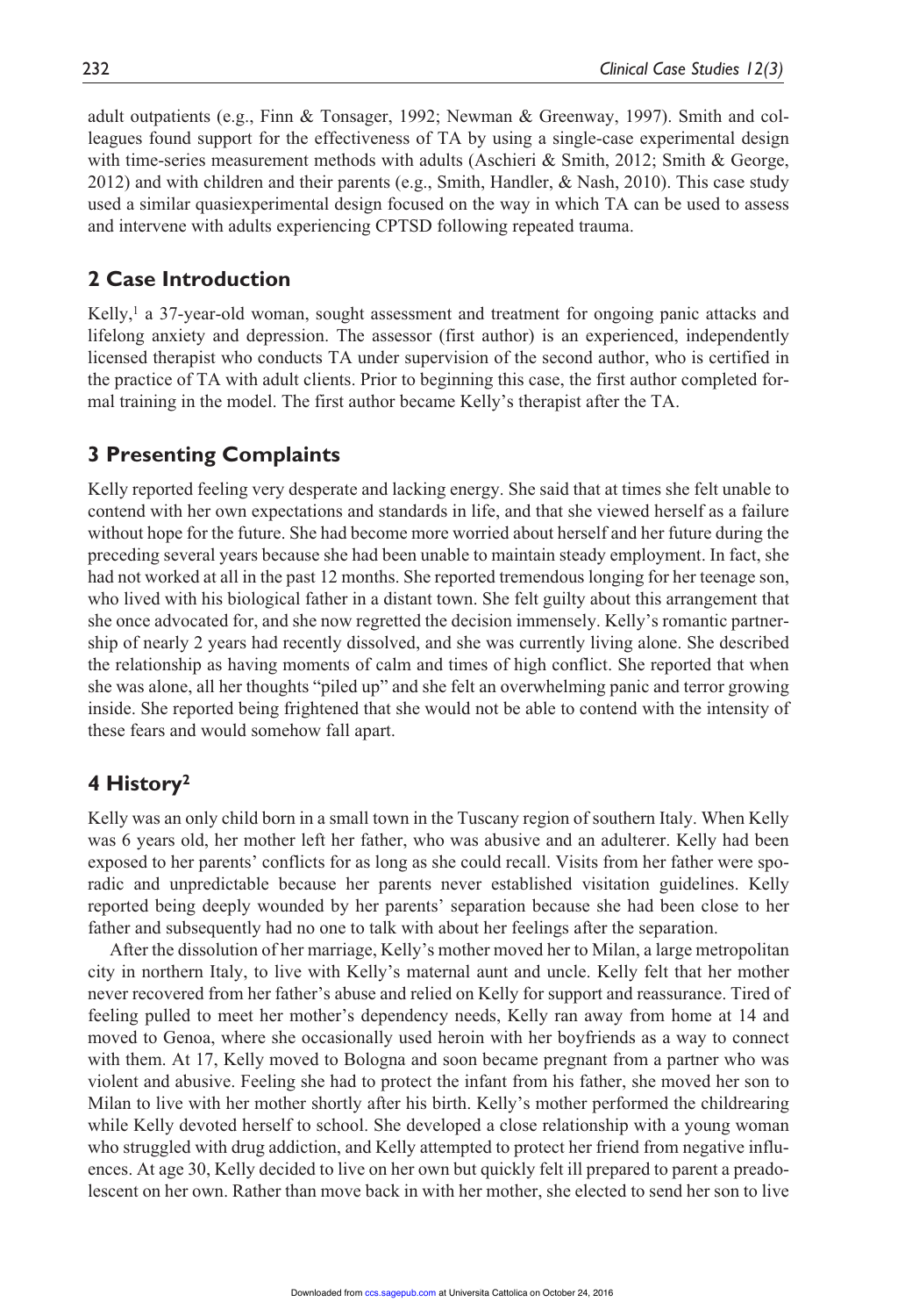with his father in southern Italy. Kelly had lived and worked in Milan during the past 7 years and had limited vocational and relationship stability.

## **5 Assessment, Case Conceptualization, and Course of Treatment**

This section describes the process of the assessment and subsequent therapy with Kelly. We begin by describing the progression of the TA and sharing the results of the psychological assessment, which is the centerpiece of the model. We then describe the single-case time-series experiment and discuss the results, which were used to empirically assess Kelly's progress and determine the effectiveness of the TA.

## *First Contact With Kelly*

A preliminary meeting between Kelly and the assessor was conducted for the purposes of the single-case time-series experiment described in greater detail later in this article. In this meeting, Kelly described her primary concerns and was asked to identify domains most relevant to her current psychological issues and distress. She selected three constructs—anxiety, loneliness, and despair—which would be reported at the end of each day on a Likert-type scale representing the extent to which she experienced these feelings, ranging from 0 (*not at all*) to 10 (*a great deal*). Kelly stated that her anxiety pertained to economic concerns that were sure to affect her future. Her fear was to again find herself dependent on someone else. Her loneliness was associated with her perceived inability to establish and maintain fulfilling, successful relationships, which was likely amplified by her recent breakup. Kelly reported that she often experienced hurt, anger, disappointment, and rejection from other people for no discernable reason. She depicted her feelings of despair as traveling down a dead-end street that had no exit or way out. When Kelly felt despair, she cried and screamed in her house and experienced a deep sense of failure. In this initial contact, conversation focused on material relevant to the identified constructs. The prescribed TA procedures began during the following session.

#### *The TA*

*Session 1: AQs and the MMPI-2 (Steps 1 and 2).* The first TA session began by asking Kelly what aspects of herself she would like to better understand. She posed the question, "Why am I always anxiously driven to be perfect?" Kelly's determination and achievement of her high personal standards had fostered self-reliance, but her success had also left her feeling exhausted and, despite all she had accomplished, unsatisfied and disappointed in herself. Her disappointment was related to situations of conflict and anger that were triggered by feeling unable to fulfill unanticipated requests by coworkers and her partner. She also spoke of her difficulty understanding the intentions of others when they were related to her, and that she typically interpreted others' intentions as hostile and rejecting. She posed the following question about this issue: "Why do I experience others' judgment and behavior as a personal attack?"

Kelly also reported that she did not have a strong sense of self. She described experiencing alternating periods of intense emotional pain and despair followed by periods of relative calm. She reported having difficulty integrating the events of her rebellious and unconventional teenage years with who she currently was and who she strived to be, remarking that she did not recognize her former teenage self anymore but was constantly reminded of her past experiences and choices. Kelly reported that since childhood she had been struggling to find a tolerable interpersonal distance with other people. While discussing her most recent romantic partner, she said, "When we were together I felt suffocated and when we were apart I was scared and lonely, but free." She said she wanted to understand her fluctuating moods, such as being strong and weak,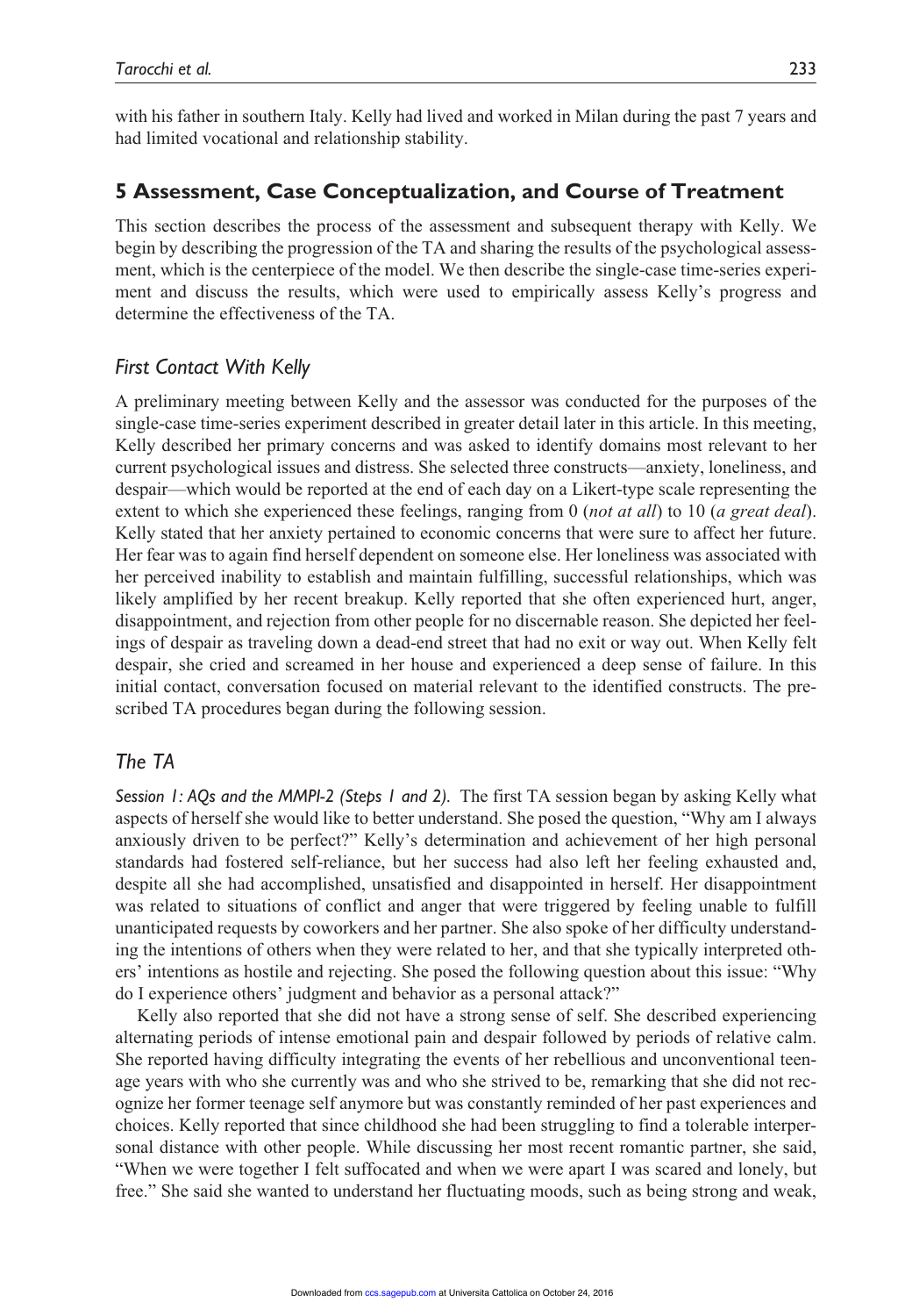optimistic then pessimistic, and determined yet unstable. She labeled this *bipolarism*. She then formulated the following question: "I want to understand how to manage my bipolarism: Should I resign myself to being like this or can I integrate my moods?" At the end of this session, Kelly completed the MMPI-2.

*Session 2: Early Memories Procedure (EMP; Step 2).* The EMP (Bruhn, 1992) is a structured assessment of autobiographical memories that is often given to the client to complete at home as a journaling exercise. It can also be administered in session with the assessor to build the therapeutic relationship and provide an opportunity for ongoing support and dialogue. The EMP has been found to be a useful means of broaching early traumatic experiences less directly (e.g., Smith & George, 2012). Although the EMP does not have data for normative comparisons, Bruhn (1992) offers suggestions for the meaning of its contents. Selection of the EMP was related to Kelly's ambivalence regarding her turbulent adolescence and the potential that early experiences shaped the underlying issues reflected in her AQs. During the EMP administration, Kelly recounted several traumatic early memories that she had not mentioned in previous sessions. She recalled that her uncle sexually abused her when she was 6 years old, during the time she and her mother were living in his home. She also recalled an episode of bullying that occurred when she was 12 years old; she had been surrounded after school by her classmates, who then physically attacked her. Kelly also recalled an experience of being rejected and abandoned by her father.

The permeating theme of Kelly's early memories was of a person who, in the face of catastrophic experiences, reacts with determination but seeks solutions independently, without hope of receiving protection from others. During the session, Kelly was emotionally distant when talking about her traumatic experiences. More than once she said, "These things are in the past" or, "These things are no longer present in my life." At no time did she seem to have an emotional reaction: She seemed uninvolved in the retelling of these episodes and appeared almost dissociated. Although she seemed to be emotionally constricted when reporting these episodes, the EMP provided Kelly with an opportunity to disclose this information to the assessor when it otherwise might not have been reported this early in treatment process. At the same time, trauma content emerged somewhat unexpectedly, in that Kelly had not previously mentioned traumatic experiences. This disclosure raised the assessor's anxiety because of the relative tenuousness of the therapeutic bond she and Kelly had after only two meetings.

*Session 3: Extended Inquiry of the EMP (Step 2).* The content of the EMP and the emotional distance between Kelly and her traumatic memories led the assessor to devote another session to using an extended inquiry to explore trauma experiences. After welcoming Kelly, the assessor asked her if she felt that her early memories from the previous session could help answer the AQ about her bipolarism. Kelly had thought about the previous session a great deal during the preceding week. Contrary to her statement in the first session, she now remembered her adolescence quite well: "Although I don't recognize my current self in that adolescent, I know that it is still a part of me, it is part of what I lived." She then verbalized feelings of inadequacy and estrangement from others, never feeling she was good enough for anyone. She drew a connection between these feelings and her early experiences, which taught her the difficulty of trusting others and navigating a comfortable relational distance: "I want to trust, but my experiences have taught me to maintain a certain reserve so I can remain more secure."

The assessor again noticed Kelly's emotional disconnection and invited her to recall the emotional experiences of being bullied at school. She said she felt judged ("I always felt that I was judged differently, as if there was something wrong with me"), low self-worth ("I do not give the proper value to my life. It is as if I don't exist"), fear and isolation ("I was afraid I would get hurt. I was by myself and there was nobody on my side"), and anger ("Since this happened, I realize that when I'm attacked I become a beast"). With the encouragement of the assessor, Kelly was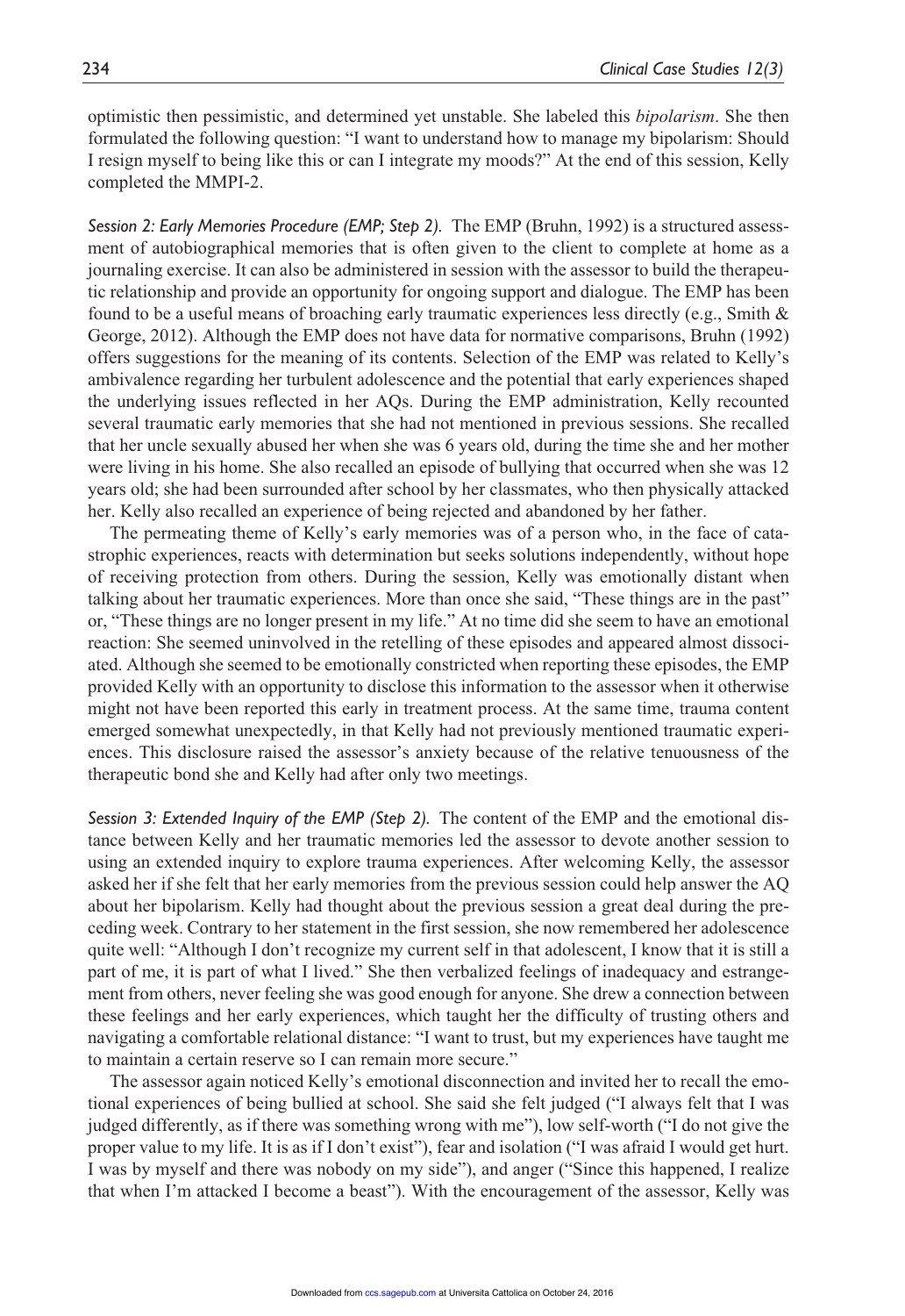The extended inquiry led the assessor to hypothesize that Kelly was stuck in a dilemma of change (Papp, 1983). On one hand, Kelly had learned through her experiences that she could defend herself and rely on her own strengths. On the other hand, she greatly desired relationships in which she was genuinely cared for. However, Kelly was prone to angry reactions to avoid being retraumatized, which had the undesired consequence of inhibiting the formation of new relationships. Seeking relationships was wrought with the fear of being rejected by others whom she feared would see her as unworthy of love and care. This locked her in a dilemma in which she felt lonely and experienced anguish and despair. The emergence of trauma in the EMP played a central role in rewriting Kelly's narrative.

*Session 4: Adult Attachment Projective Picture System (AAP; Step 2).* The assessor selected the AAP (George & West, 2012) to better understand the effects of Kelly's trauma history and its relationship to her current attachment status. The AAP requires the client to tell a story for each of seven stimulus cards that depict scenes shown in a functional magnetic resonance imaging (fMRI) environment to progressively activate the attachment system (Buccheim et al., 2006). The AAP results in an assessment of attachment status on the four-group attachment classification model used by developmental researchers (secure, dismissing, preoccupied, unresolved). As with the EMP, Kelly engaged in the AAP and produced detailed and deeply moving stories.

The results of the AAP indicated that Kelly's attachment status was unresolved, suggesting attachment dysregulation (coding was completed by Melissa Lehmann, a reliable coder of the AAP). The unresolved state of mind is disorienting to the client in times of attachment arousal. The unresolved client does not see others as potential sources of regulation, is unable to thoughtfully reflect on the situation, and feels no capacity or agency to make constructive changes to alleviate the dysregulating arousal and move forward (George & West, 2012; Smith & George, 2012). Other characteristics of the unresolved state of mind were evident in the stories Kelly reported identifying with the most: the Bench and Corner scenes, both of which depict a person alone in a state of emotional arousal. Kelly stated that the Corner scene, the last and most emotionally arousing picture, seemed similar to the traumatically violent episodes that she witnessed between her mother and father as a child (the Corner scene depicts a school-age child in the corner of a room with hands up in a protective stance, head turned to the side, and eyes averted). She commented that this scene elicited the same lack of protection she experienced as a child an indicator of attachment trauma in the AAP (Buccheim & George, 2011). With the assessor's assistance, Kelly commented on the Bench scene (a person on a bench with knees pulled to the chest and head down), noting that the loneliness she saw in the scene caused her to experience profound worthlessness. She added that she learned to defend against these emotions by showing indifference to her feelings and the feelings of others. When the assessor asked what she would have wanted to do had she been the character on the bench, Kelly said, "I would like to be cold, not get wrapped up in that feeling of despair, and do it alone."

Extended inquiry of the AAP often includes connecting the themes of the hypothetical story threads to the client's real experiences. In this vein, the assessor asked Kelly whether she could identify episodes from her own life story that were similar to those in her AAP protocol. Kelly began to discuss how she had learned to handle stressful situations, which was to become cold and emotionally disengage. Discussing this issue with Kelly helped her understand the shortterm, self-protective benefits and the long-term, adverse effects of this strategy. Kelly then spontaneously posed the following AQ: "Why can't I get along with other people?"

*Sessions 5 and 6: Rorschach Administration and Extended Inquiry (Step 3).* In the fifth session, the Rorschach was administered according to the Comprehensive System (Exner, 2003). The Rorschach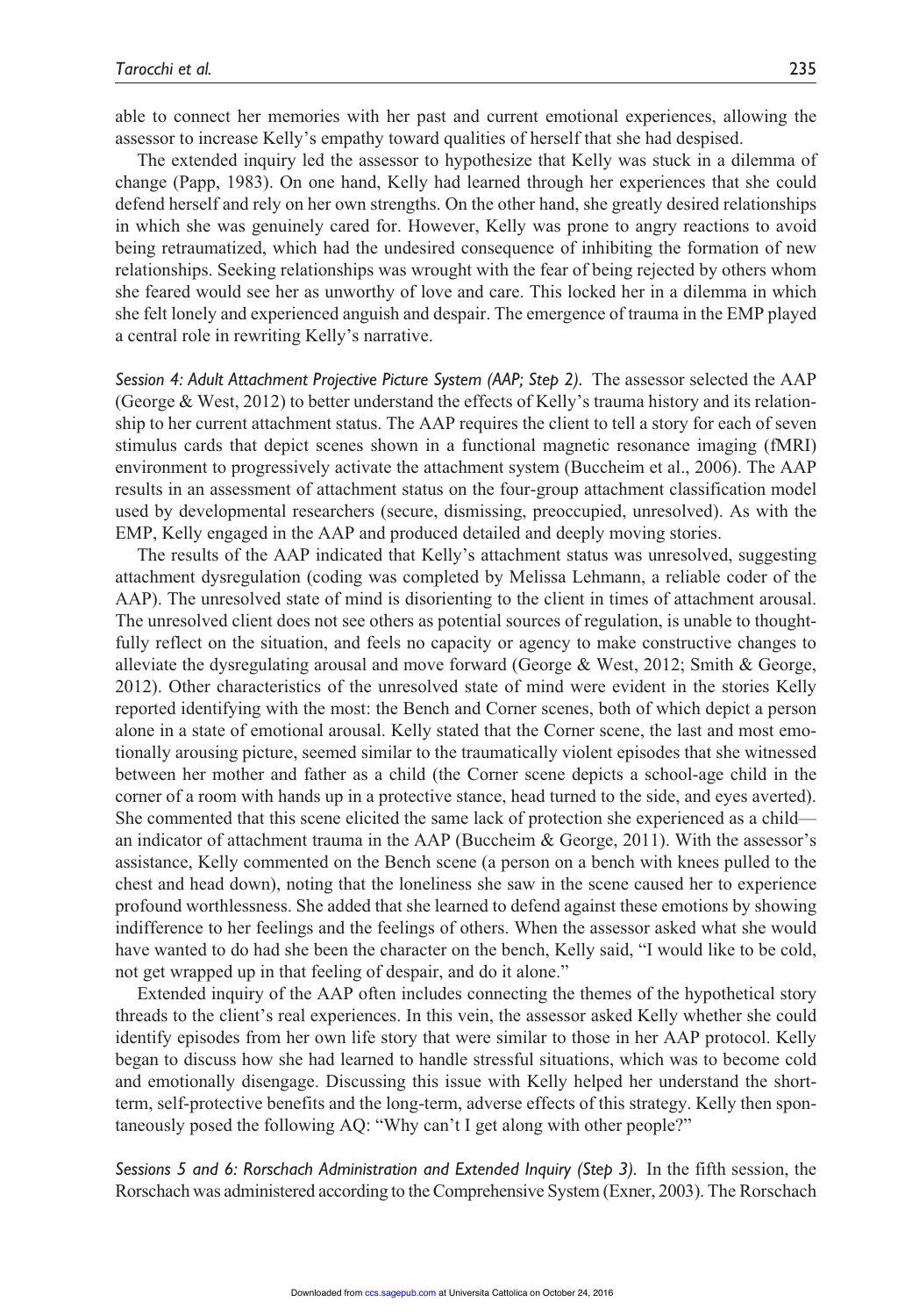was selected because its images can elicit trauma material that can be useful in treatment (Armstrong & Loewenstein, 1990; Finn, 2012). In Session 6, prior to scoring the Rorschach responses, the assessor conducted an intervention session with the aim of helping prepare Kelly to hear and understand the answer to her question about getting along with people. The intervention began by asking Kelly to identify responses or inkblots that impressed her. Kelly selected three responses, one each from Cards II ("a butterfly"), IV ("a very large brown bear that inspires fear"), and VI ("piece of meat stuck on a piece of wood"). The assessor then asked how the content of these responses might be related to her AQ about the way her behavior alienates others. Kelly responded, "Perhaps I open myself up (like a butterfly), then get flattened against the wall (like a piece of meat), and then I defend myself (like a bear)." Kelly reported that she couldn't envision herself behaving in any other way. The assessor was concerned that Kelly had not yet come to appreciate that her lashing out in situations where she felt threatened was justifiable, given her experiences of trauma. Therefore, the assessor returned to Kelly's early memories that illustrated her feelings of helplessness. Through this, Kelly was able to recognize that experiencing anger toward the people who failed to protect her was a justifiable reaction to the traumatic nature of these events. Unfortunately, Kelly experienced shame about protecting herself in this way, believing that it was another indicator of her imperfection that prevented people from accepting her. The discussion of this sequence of feelings was instrumental in identifying the cycle of pathogenic beliefs that accompanied normal responses to trauma.

## *Brief Summary of Standardized Testing Results*

The results of the assessment, coupled with Kelly's history, are consistent with CPTSD. Kelly appears to have significant difficulties with interpersonal relationships, self-representation, and regulating emotion. She views relationships as dangerous (MMPI-2 Code type: 4-6) and has difficulty understanding others' intentions (Rorschach: *Human Content* = 2, *Pure Human Content* = 1, *Good Human Response: Poor Human Response Ratio* = 2:3). Consistent with a history of harsh caregiving, in which her attachment figure (her mother) was simultaneously Kelly's source of safety but was also dangerous and scary, her attachment status on the AAP was disorganized (i.e., Unresolved). Her early caregiving environment and subsequent abusive relationships contributed to a wounded sense of self (Rorschach *Morbid Content* = 3, MMPI-2, 4-6 profile), unmet dependency needs and passivity (Rorschach *Form Dimension* = 1, MMPI-2 *Scale 5* = 36 [*T*-score]), painful feelings of shame (Rorschach *Vista* = 1), depression (MMPI-2 *Scale 2* = 66, *Hy3* = 72), and anger (MMPI-2 *Anger* = 72). Although she demonstrated some evidence of dismissing defenses on the AAP, Kelly had significant difficulty regulating her emotions (Rorschach *FC*: *CF* + *C Ratio* = 2:3, *Pure Color* = 1). This constellation is consistent with a disorganized attachment status (George & West, 2012). Disorganized attachment often results in the person being embroiled in a paradoxical attachment experience of strongly desiring that others care for and protect her, coupled with fearing that others are threatening and cannot be trusted to care for her, rendering the development of a coherent and integrated self nearly impossible (George & West, 2012). Such a paradox is made particularly burdensome for Kelly, given the involvement of multiple unsafe attachment figures.

*Session 7: Summary and Discussion Session (Step 4).* In this session, the assessor and client collaboratively discussed and interpreted the standardized test results and formulated answers to Kelly's AQs. Integrating the effects of trauma into Kelly's understanding of herself helped answer each of her AQs to some extent. The concept of betrayal trauma (e.g., Freyd, 1994) was pivotal to helping Kelly connect past experiences to the AQs. *Betrayal trauma* refers to the consequence of an abusive or hurting relationship in which feelings connecting the trauma to the relationship with the perpetrator are blocked, in part or in full, for the sake of maintaining an evolutionary dependency on the abuser.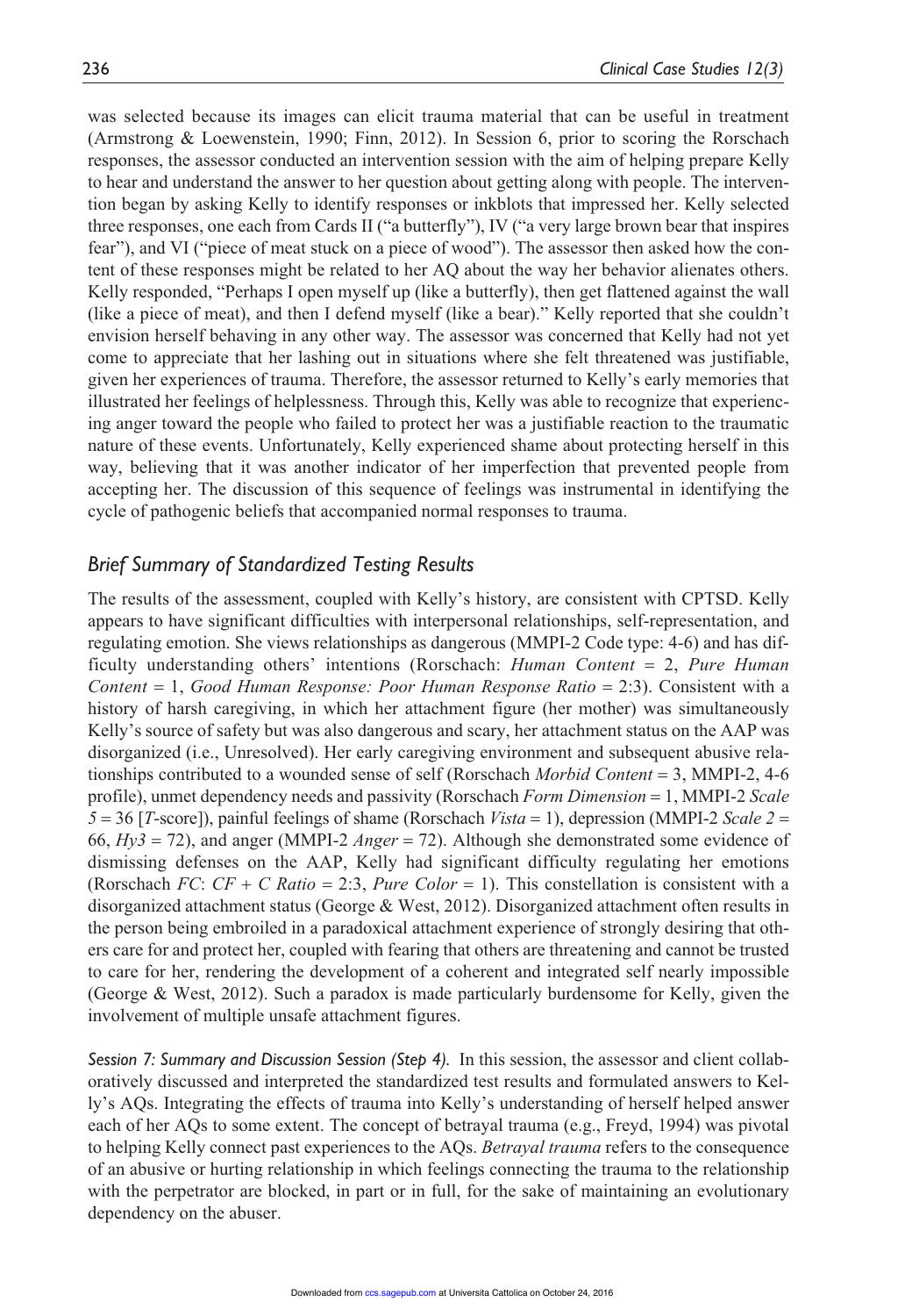The question, "Why am I anxiously driven to be perfect?" could possibly be an expression of her perceived need to control others to protect herself and avoid being hurt again. To Kelly, being perfect equated to being lovable. Helping Kelly appreciate the contribution of her traumatic experiences to her expressions of anger and aggression, which she viewed as a problematic loss of perfection, increased her self-compassion. This also facilitated a discussion of the dilemma Kelly found herself in, between the demand to be perfect so that she could be lovable and thus not be traumatized, and her instinct to become aggressive to defend herself against potential threat and thereby lose perfection. This process was not far from her awareness, because it caused her a great deal of anxiety and shame.

Kelly's next question, "I want to understand how to manage my bipolarism: Should I resign myself to being like this or can I integrate my moods?" seemed to be connected with a similar conflict between a need to be an autonomous and independent woman and the simultaneous need for connection and to be cared for. When the need for connection is activated and is experienced as a threat, unstable affect states, particularly unexplainable floods of affect, are often triggered, which is characteristic of the dysregulation that accompanies an unresolved attachment status (George & West, 2012). In reference to the MMPI-2 profile, the assessor shared the autonomy– connectedness dilemma by discussing the meaning of a 4-6 codetype (related to autonomy and anger) and a low scale of 5 (related to passivity and dependence). In conjunction with Kelly's trauma history, highlighted by the AAP results, the assessor hypothesized that Kelly's interpersonal difficulties were the result of a "broken trust meter." The trust meter metaphor refers to losing the ability to discern when it is safe to trust others and when one ought to be wary, which is often the consequence of betrayal trauma (Cosmides, 1989). Kelly confirmed this experience, stating that she is unable to read the signals that distinguish between potential friend and potential foe. Kelly and the assessor reflected that she was confused by her father's neglect and abandonment and by her uncle's betrayal. He and his wife were supposed to protect Kelly and her mother in the new town, but he instead took advantage of her sexually. Without the ability to differentiate friend from foe, Kelly lived in a state of anxiety in which she was quick to perceive others as a threat, which prevented her from establishing the beneficial connections that she desired.

The question of integrating Kelly's bipolarity was discussed as her need to recognize that both parts of her self—the dependent, passive part seeking connection and the angry, self-protective part—were related to her past experiences and were useful and even necessary to survive during her childhood. Kelly's angry part reduced the risk of her being further abused, whereas the dependent, passive part allowed her to be cared for at times. Integrating these parts meant that Kelly would have to accept that autonomy does not necessarily require isolation and that depending on others is not imperfect passivity. The assessor asked Kelly to reflect on the assessment experience, which represented a situation in which she actively entrusted herself to another person. Although guided by the assessor throughout, Kelly always made her voice heard, demonstrating her autonomy in the midst of a caregiving relationship. The assessment was also a situation in which autonomy was not solitude, because Kelly's objectives guided the process and in the pursuit of her goals, she received emotional support from the assessor.

Kelly's next question, "Why do I experience the judgment or behavior of others as a personal attack?" seemed to be related to Kelly's very real experiences of being misjudged and attacked and the sensitivity of currently having an unresolved attachment status. The Rorschach provided useful imagery and metaphors that were used to help Kelly understand this and another related AQ ("Why can't I get along with other people?"). The colorful butterfly, gentle and curious (Card II), and the bear that attacks invaders of its territory (Card IV), depicted Kelly's vacillation between competing states of mind: Part of her wanted to appear cheerful and approachable (Cards II: "butterfly"; Card VI: "decorative necklace"; Card IX: "very modern lamp . . . decorated with various colors"), and another part of her still endured the consequences of traumatic experiences (Rorschach *Trauma Content Index* = 0.27; Armstrong & Loewenstein, 1990). A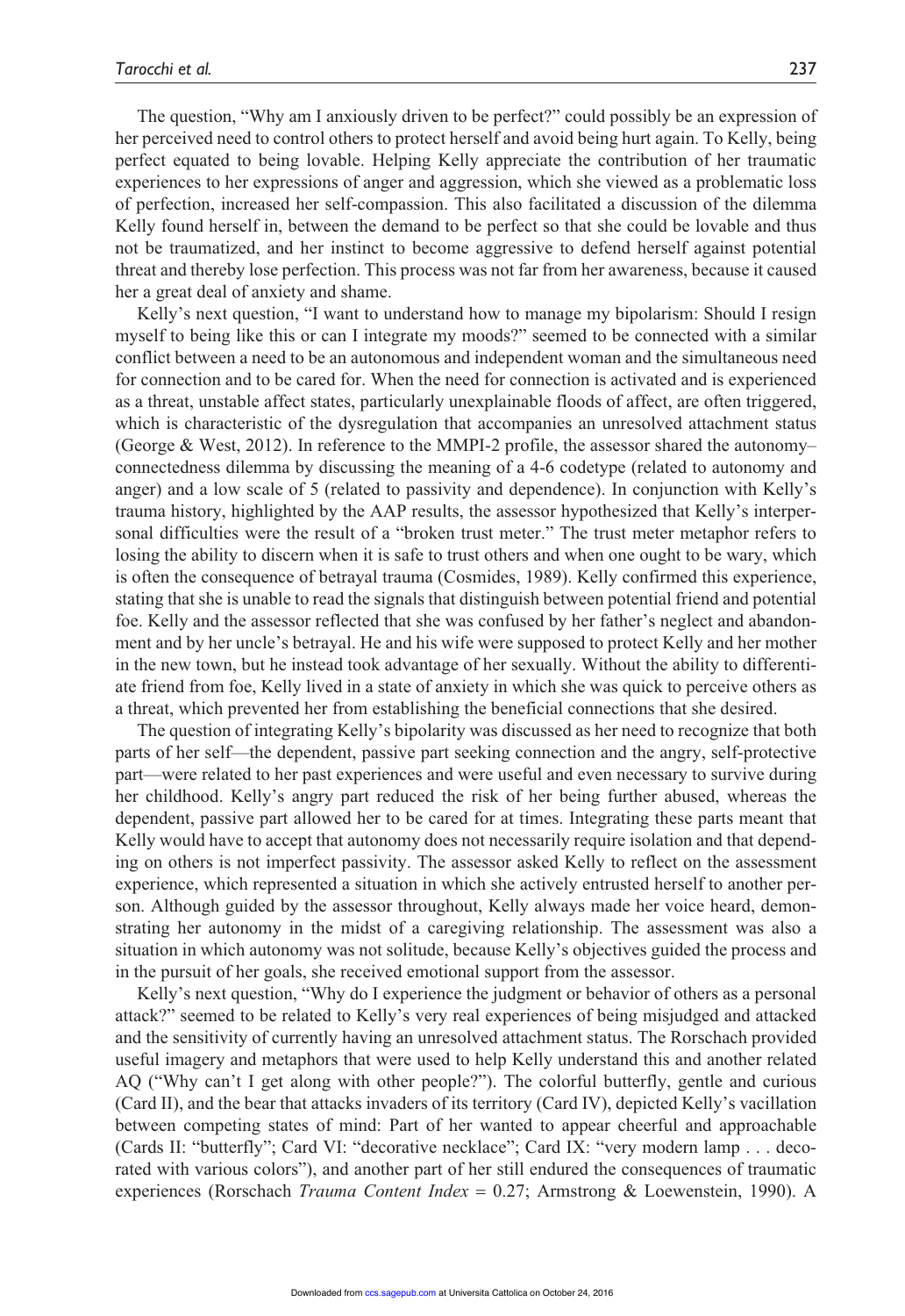

**Figure 1.** Timeline of the Therapeutic Assessment and the research design.

discussion ensued about how shifts in Kelly's state of mind could be frightening and anxiety provoking to others. Again, the assessor helped Kelly build self-compassion about this aspect of her self by connecting it to her early trauma experiences that made it necessary to learn how to protect herself. Furthermore, the assessor explained that this was a typical characteristic of people with an unresolved attachment status but that this aspect of her functioning could be improved through psychotherapy.

The session concluded with a proposal that Kelly continue the work of narrating her trauma experiences begun during the TA in interpersonally oriented psychotherapy with the assessor. Kelly agreed and scheduled the next session to follow the summer break. The first psychotherapy session then served as the follow-up session of the TA, which helped establish collaborative goals for therapy identified by the assessment. Kelly seemed to regain hope that she could in fact accomplish her goals, as evidenced when she accepted the proposal to begin psychotherapy and allowed the assessor to help her recalibrate her damaged trust meter.

## *Assessment of Progress: Single-Case Time-Series Design*

Experimental single-case designs with repeated measurement (e.g., a time-series) are a valuable tool to investigate the effects of therapeutic interventions (e.g., Borckardt et al., 2008) and have been used extensively over the past decade (Smith, 2012). In experimental single-case studies, each participant serves as his or her own control by comparing pretreatment baseline levels of dependent measures with change that occurs following introduction of the intervention. In comparison with group designs, single-case studies with repeated measurement can illuminate the way in which change unfolds over time, not simply if change occurred (e.g., Borckardt et al., 2008). Analysis of time-series intervention effects is achieved by comparing phases, predominantly the pretreatment baseline phase with the phase following the onset of the treatment. In this case study, we included a follow-up phase in addition to the baseline and intervention phases (Figure 1). The baseline phase consisted of 12 days that began after the first contact with the assessor, when the dependent variables were defined, and continued until the first session of the TA. The intervention phase, spanning 48 days, occurred between Sessions 1 and 7. A 51-day follow-up phase was conducted between Sessions 7 and 8 to evaluate the stability of the effects.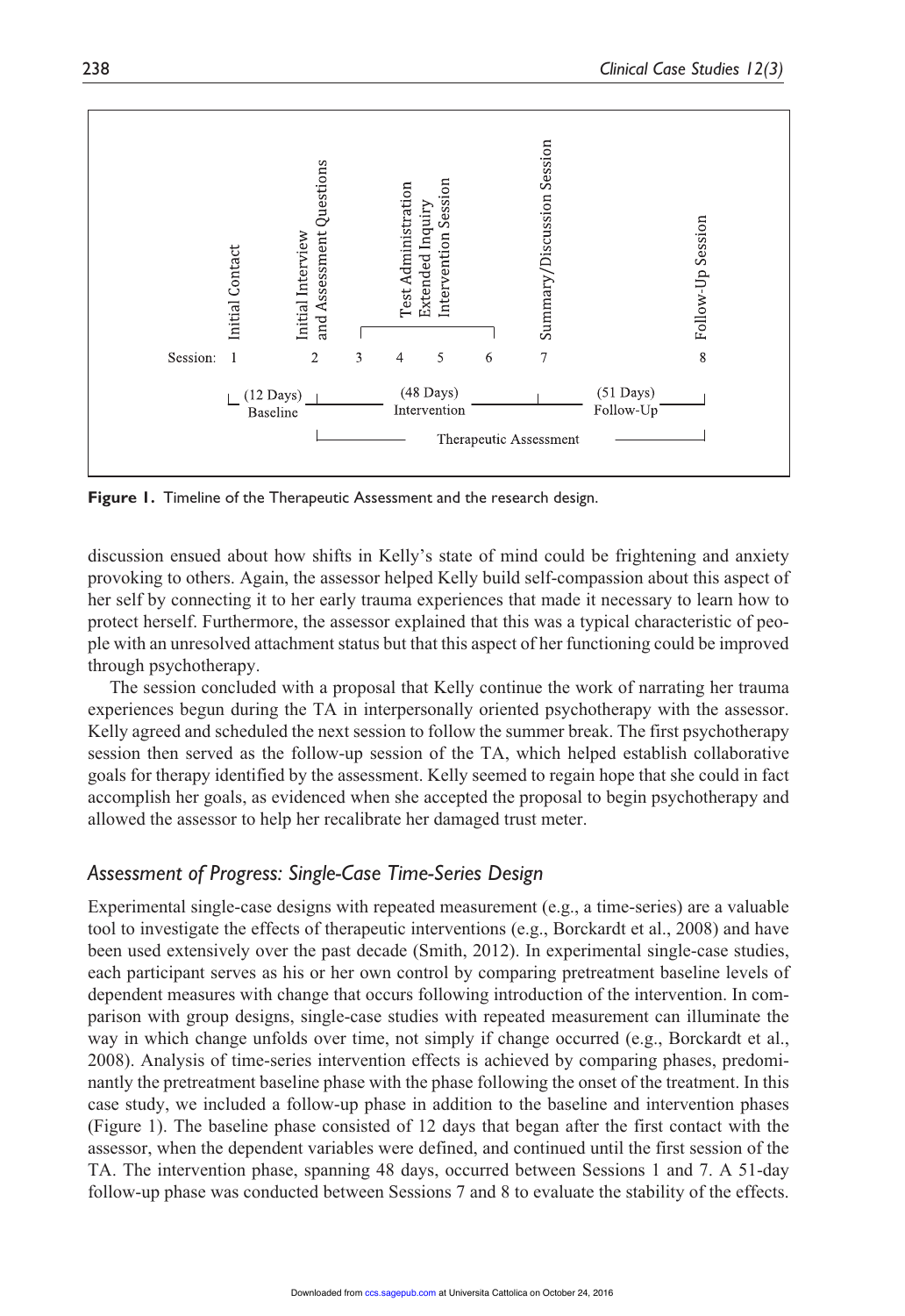|                                    | Individual phases |              |              |           |              |                                         | Combined<br>phases    |                                  | Total                  |              |
|------------------------------------|-------------------|--------------|--------------|-----------|--------------|-----------------------------------------|-----------------------|----------------------------------|------------------------|--------------|
|                                    | $B(n = 12)$       |              | $1(n = 48)$  |           | $F(n = 51)$  |                                         | $1 + F$<br>$(n = 99)$ |                                  | $B+I+F$<br>$(n = 111)$ |              |
| DV                                 | M                 | SD           | M            | SD        | M            | SD                                      | M                     | SD                               | M                      | SD           |
| Anxiety                            | 6.83              | 0.72         | 4.46         | 2.65      | 3.96         | 2.32                                    | 4.20                  | 2.48                             | 4.49                   | 2.49         |
| Loneliness                         | 6.33              | 2.19         | 2.52         | 2.77      | 3.00         | 2.37                                    | 2.77                  | 2.54                             | 3.15                   | 2.73         |
| Despair<br>Composite score (total) | 4.08<br>17.25     | 3.74<br>5.71 | 0.00<br>6.97 | —<br>4.85 | 0.00<br>6.96 | $\hspace{0.1mm}-\hspace{0.1mm}$<br>4.55 | 0.00<br>6.97          | $\overline{\phantom{0}}$<br>4.65 | 0.44<br>8.08           | 1.74<br>5.72 |

#### **Table 1.** Descriptive Statistics of Time-Series Data.

Note:  $DV =$  dependent variable;  $B =$  baseline;  $I =$  intervention;  $F =$  follow-up. Standard deviations are not reported for ratings of despair during the intervention and follow-up phases because Kelly reported scores of 0 each day during those periods.

Session 8 is the follow-up session of the TA model. A composite measure of the three indices established in the first contact with the assessor (anxiety, loneliness, and despair) was created to approximate Kelly's global level of psychological distress each day.

Daily report data were analyzed using Simulation Modeling Analysis (SMA) for time series (Borckardt, 2006). SMA accounts for the autocorrelation (i.e., the nonindependence of adjacent observations) in time-series data streams (Borckardt et al., 2008). Effect sizes are calculated by comparing the level change (mean score difference) between two phases of data. The significance of this effect is the actual probability of obtaining this effect size from a pool of 5,000 randomly generated data streams with a similar number of observations and autocorrelation estimates. High autocorrelation values ( $\geq 80$ ) hinder inferential precision (Smith, Borckardt, & Nash, 2012). In this study, autocorrelation ranged from .47 to .62, suggesting confidence in the obtained intervention effects. Analyses compared (a) the intervention phase with the pretreatment baseline phase, (b) the intervention and follow-up phases combined with the baseline, and (c) follow-up with the intervention to determine stability. The Bonferroni correction (Bonferroni, 1935) was applied to the *p* values because of multiple comparisons calculated on the same data stream ( $\alpha = .05/3 = .016$ ). We expected a statistically significant improvement in symptom reports after the onset of the TA, compared with the baseline phase, and hypothesized intervention effects would at least remain stable during the follow-up phase.

Table 1 contains the means, standard deviations, and number of observations for each phase included in our analyses. In comparison with baseline, participation in TA coincided with significant improvements in Kelly's self-reported level of loneliness  $(r = .51, p = .011)$  and despair  $(r = .011)$ .71,  $p = .001$ ). Change in anxiety was not significant ( $r = .37$ ,  $p = .134$ ). However, the composite score, reflecting overall distress, was significantly reduced  $(r = .64, p = .002)$ . When the TA and the follow-up phases are combined and compared with the baseline, a similar pattern of effects emerges: loneliness  $(r = .41, p = .009)$ , despair  $(r = .73, p = .001)$ , and the composite  $(r = .56,$  $p = .001$ ). Reduction in anxiety approaches significance ( $r = .33$ ,  $p = .068$ ). Furthermore, comparison of the intervention and follow-up phases revealed no significant effects. These analyses reveal a trajectory of significant symptom improvement that coincided with the onset of TA, which was maintained during the nearly 2-month follow-up period. In contrast to Kelly's loneliness and despair, which appeared to have improved relatively quickly, her feelings of anxiety showed steady, although not significant, improvement during the study period.

In addition to individualized daily self-report indices, Kelly completed the Outcome Rating Scale (ORS; Miller, Duncan, Brown, Sparks, & Claud, 2003) each week during the baseline and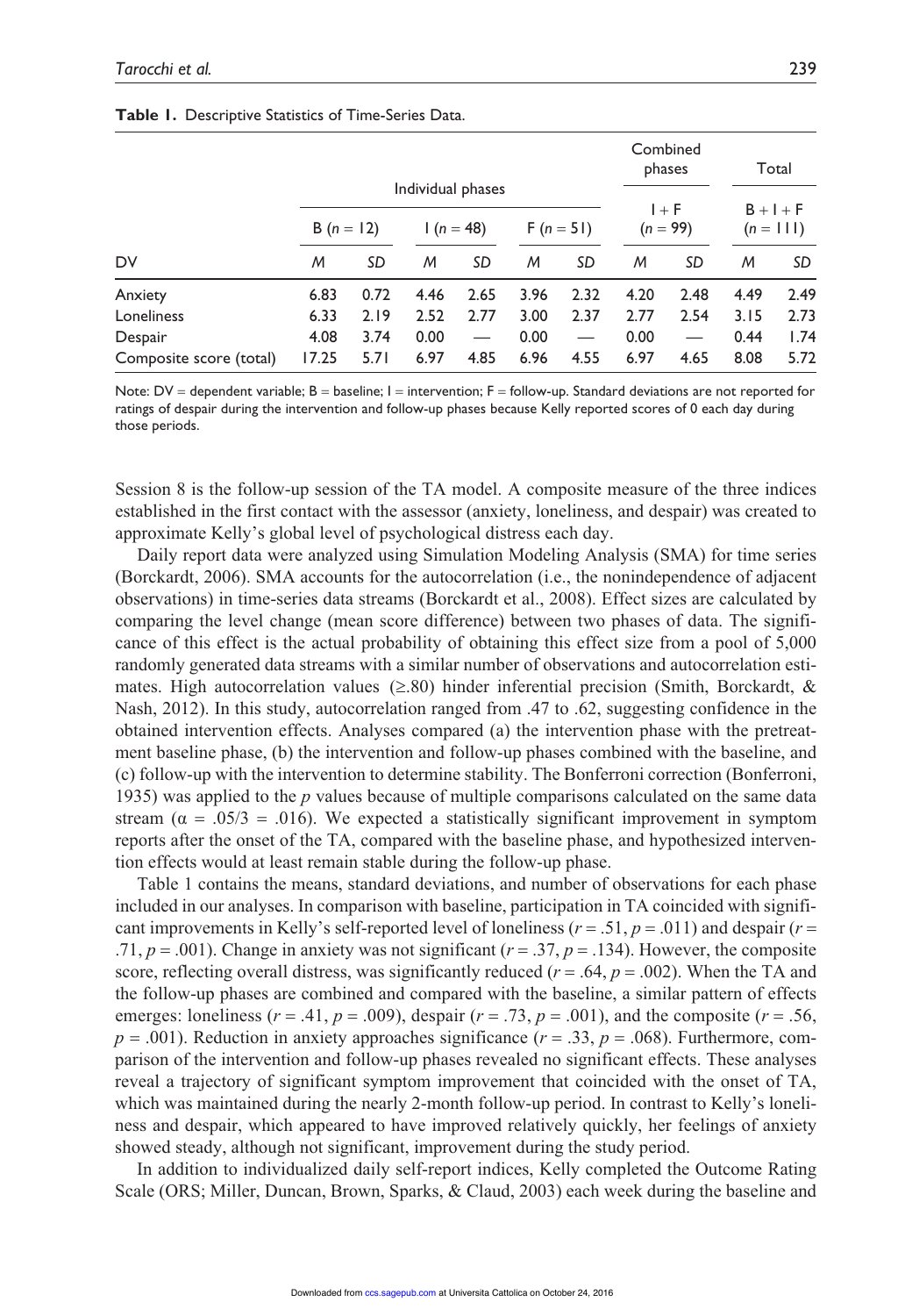

**Figure 2.** ORS weekly results. Note: ORS = Outcome Rating Scale.

intervention phases. The ORS is a validated self-report instrument used to measure intervention effects over time. The ORS assesses four areas that are sensitive to change as a result of therapeutic intervention: (a) sense of well-being, (b) sense of personal well-being, (c) sense of wellbeing in intimate relationships, and (d) sense of well-being in social relationships. Figure 2 shows the results of the ORS over time, with the black line representing an average score of the four domains assessed using the ORS. The average ORS score, representing global well-being, increased from 3.8 during baseline to 6.4 after the discussion of the assessment results (Session 7). The ORS results were visually examined alongside the daily measures by computing *z* scores for both measures, and ORS scores were reverse coded (Figure 3). A downward trajectory is evident when examining the daily measures and the ORS.

## **6 Complicating Factors**

Trauma treatment experts generally agree that establishment of a trusting therapeutic relationship ought to precede the processing of traumatic experiences. As the Division 56 Guidelines for Trauma Assessment (Armstrong et al., in press) predicted, the assessor (the first author) and the supervisor (the second author) developed an intense, mutually supportive relationship as the TA progressed. Retrospectively, the assessor and supervisor agreed that the sense of safety achieved within the supervisory relationship transferred onto the assessor–client relationship and allowed for a quickened pace of direct exploration of Kelly's trauma. The TA model relies heavily on evocative and emotionally challenging psychological assessment instruments, which can be very effective but also carries the potential for risk. Material often emerges during the assessment that has not been disclosed in clinical interviews and likely would not have been disclosed explicitly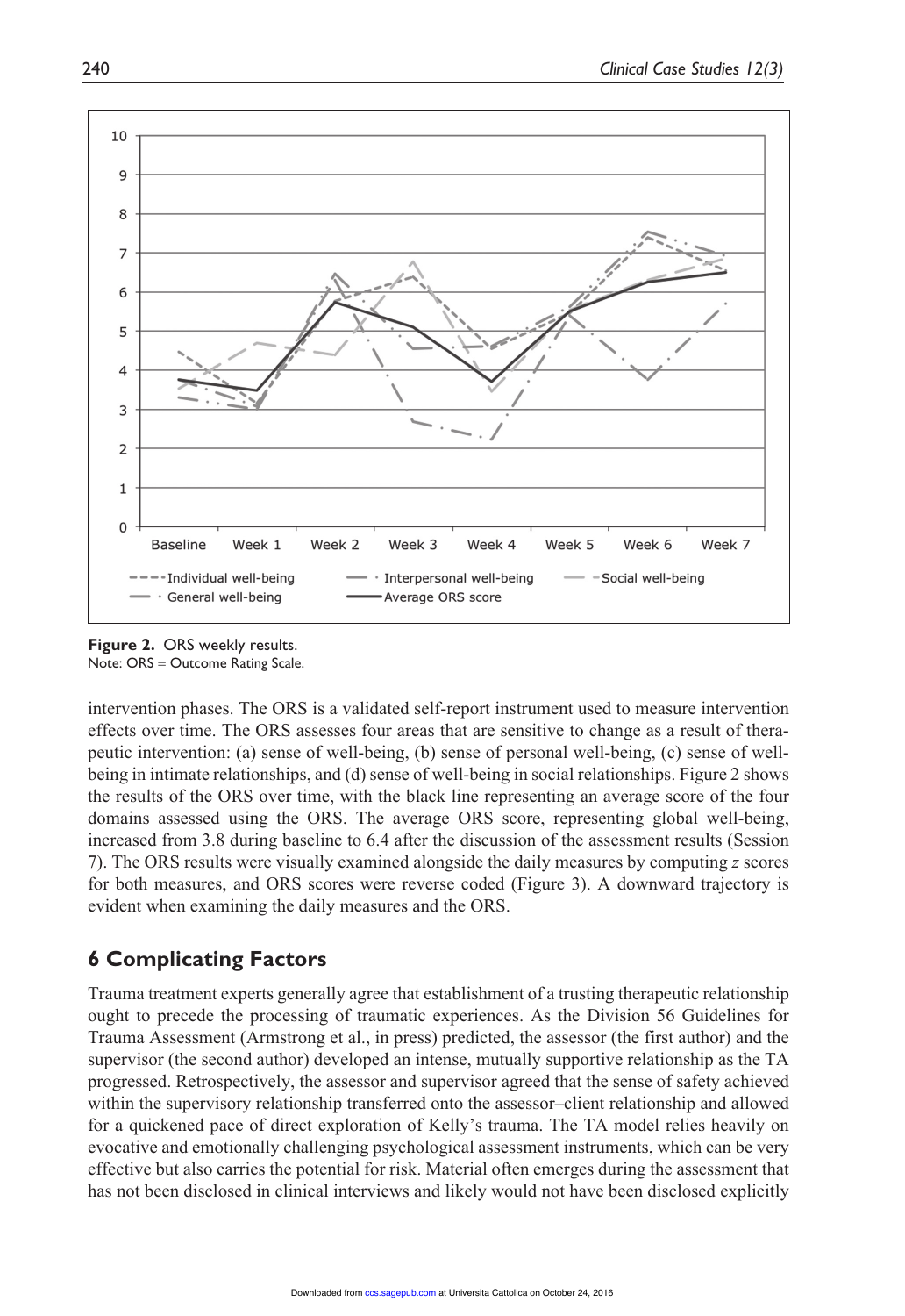

**Figure 3.** Composite variable and Outcome Rating Scale values before and during the TA. Note: TA = Therapeutic Assessment; EMP = Early Memories Procedure; AAP = Adult Attachment Projective Picture System. Scores on both measures were converted to *z* scores to be on same scale of measurement. Dashed vertical line indicates end of baseline phase and onset of TA.

in other forms of treatment that do not feature psychological assessment methods. For this reason, Finn (2007) suggests ongoing supervision and consultation when practicing TA because of the intensity of the intervention.

## **7 Access and Barriers to Care**

Restrictions by managed care companies in the past two decades have greatly reduced the amount of psychological assessment practitioners are able to conduct. Compensation for assessment is often poor and requires preapproval (e.g., Eisman et al., 2000). Managed care organizations do not dictate the ethical obligations of assessment psychologists, the interests of our clients do. It is the ethical psychologist's responsibility to persistently request compensation for assessment that can best serve the treatment needs of the client. The evidence of TA's therapeutic effectiveness has allowed some assessors to receive reimbursement for TA as a brief intervention, whereas others pursue reimbursement through the traditional assessment billing codes (Finn, 2007). Furthermore, Finn (2007) estimates that TA requires only about 20% more time than does a traditional assessment, which managed care companies might be willing to reimburse for, given the incremental benefit TA affords the client when mental health services are to follow.

## **8 Follow-Up (Step 5)**

Therapy sessions commenced after the summer with the follow-up session of the TA model (Session 8 in Figure 1). Kelly reported noticing several changes as a result of the TA, including feeling better able to contend with everyday struggles without becoming overwhelmed and experiencing more openness around other people. She recently started in a new position with a different company and reported feeling more confident at work than she ever had before. She reported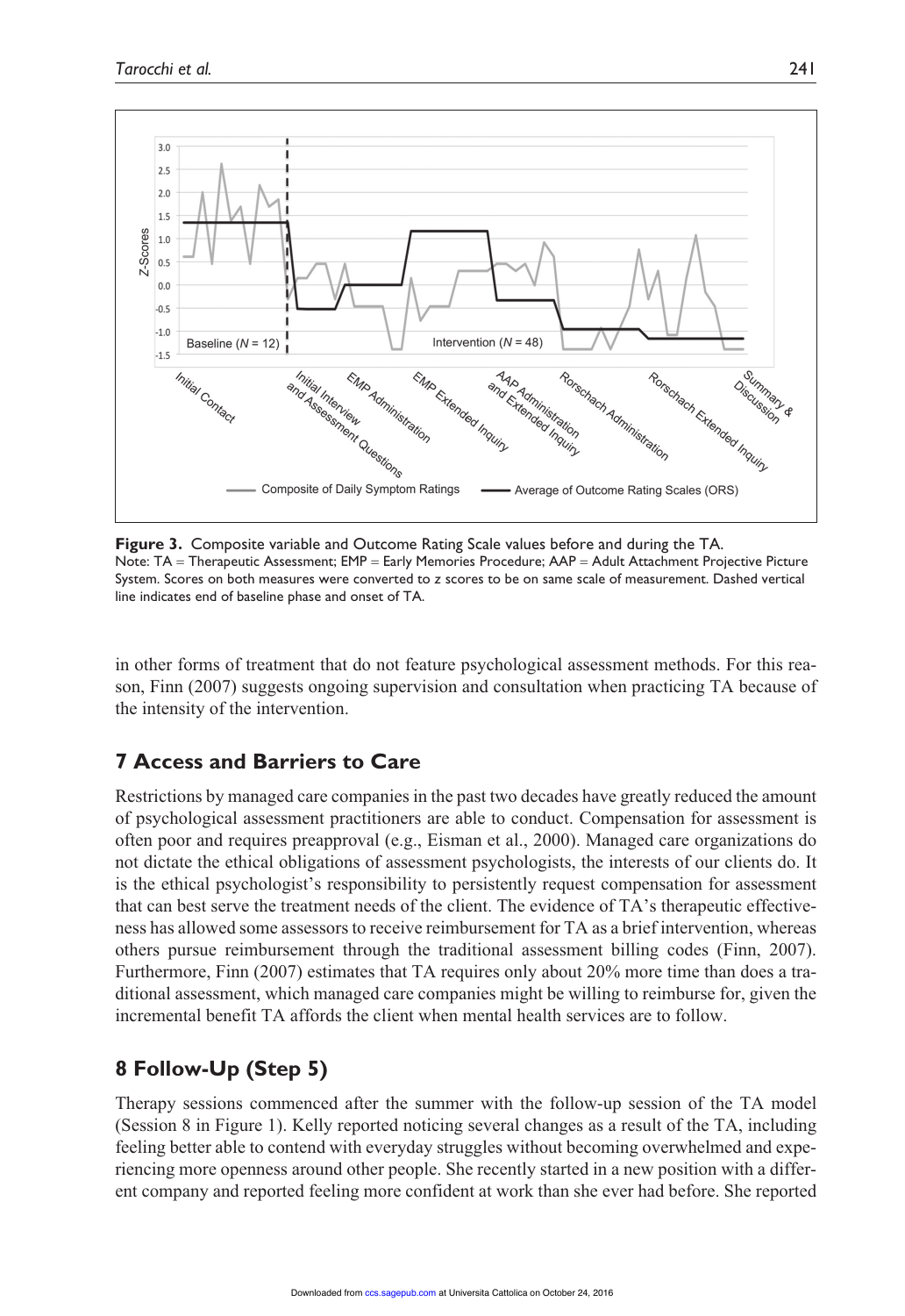less anxiety and fewer obsessions about being perfect with her boss and coworkers. She even developed a close relationship with a coworker, which she credited to feeling more at ease and relaxed around other people. She also stated her motivation for engaging in psychotherapy.

Kelly requested meeting every 2 weeks to accommodate her work schedule. This arrangement might have hindered her from effectively connecting affect to her trauma memories and might have slowed the regulation of her hyperarousal to perceived threat. At the same time, Kelly seemed to actively undertake a pace she was comfortable with. In the 7 months of treatment following the TA, sessions were less emotionally arousing than during the TA, which could have resulted from the more conscious self-disclosure during therapy compared with the evocative testing situation. Psychotherapy also began after the TA had already helped Kelly shift her core narrative from a self-assured woman who was puzzled by her sudden emotional breakdowns, to seeing herself as a survivor of trauma who was learning to trust others while still protecting herself. Psychotherapy focused on using this new narrative to help Kelly make sense of her current difficulties and connect them to past experiences.

Kelly's increased capacity to cope with stressors was evident in the way she managed the loss of the new position she had been enjoying. Even though her performance reviews were excellent and she was well liked by colleagues and clients, a major financial crisis in Italy resulted in the termination of several employees. When discussing this reversal in therapy, Kelly reported that it would have greatly affected her self-esteem and left her feeling hopeless if it had happened before the TA. Instead, she was able to begin searching for a new position rather quickly with the help of her friends who were now former coworkers.

Despite these positive changes, intimate relationships remained an area of Kelly's life that could benefit from psychotherapy. According to the assessment results, a crucial aspect of Kelly's interpersonal struggles was a deep feeling of worthlessness stemming from her traumatic experiences with caregivers during childhood. Thus, the primary goal of psychotherapy was to shift Kelly's core belief that she was unlovable.

## **9 Treatment Implications of the Case**

The results of this single-case time-series study indicate that symptom improvements coincided with the TA, revealed by the self-report and weekly ratings on the ORS. It also seems that beginning treatment with a TA accelerated the emergence of trauma content, but still at a pace dictated by the client, and enhanced emotional processing of the trauma between the client and the clinician, which is a significant predictor of outcome in psychotherapy (Diener, Hilsenroth, & Weinberger, 2007). The trajectory of observed change in this case is similar to that of the Smith and George (2012) study, in that there was significant improvement during the TA that seems to have been maintained, but not deepened, during psychotherapy with the same service provider. The transition from assessor to psychotherapist might also have been instrumental to the overall effectiveness of the treatment. The therapist drew information from the standardized assessment results and from the therapeutic relationship established with Kelly during the TA to tailor a treatment approach congruent with her goals and personality dynamics.

## **10 Recommendations to Clinicians and Students**

There is growing empirical support for the effectiveness of TA in producing clinically meaningful change and preparing clients for subsequent care. On the basis of their significant meta-analytic results, Poston and Hanson (2010) concluded that mental health professionals practicing assessment as usual might miss out on a "golden opportunity to effect client change and enhance clinically important treatment processes" (p. 210). We recommend that students and seasoned professionals alike seek training in TA. In terms of working with clients who have experienced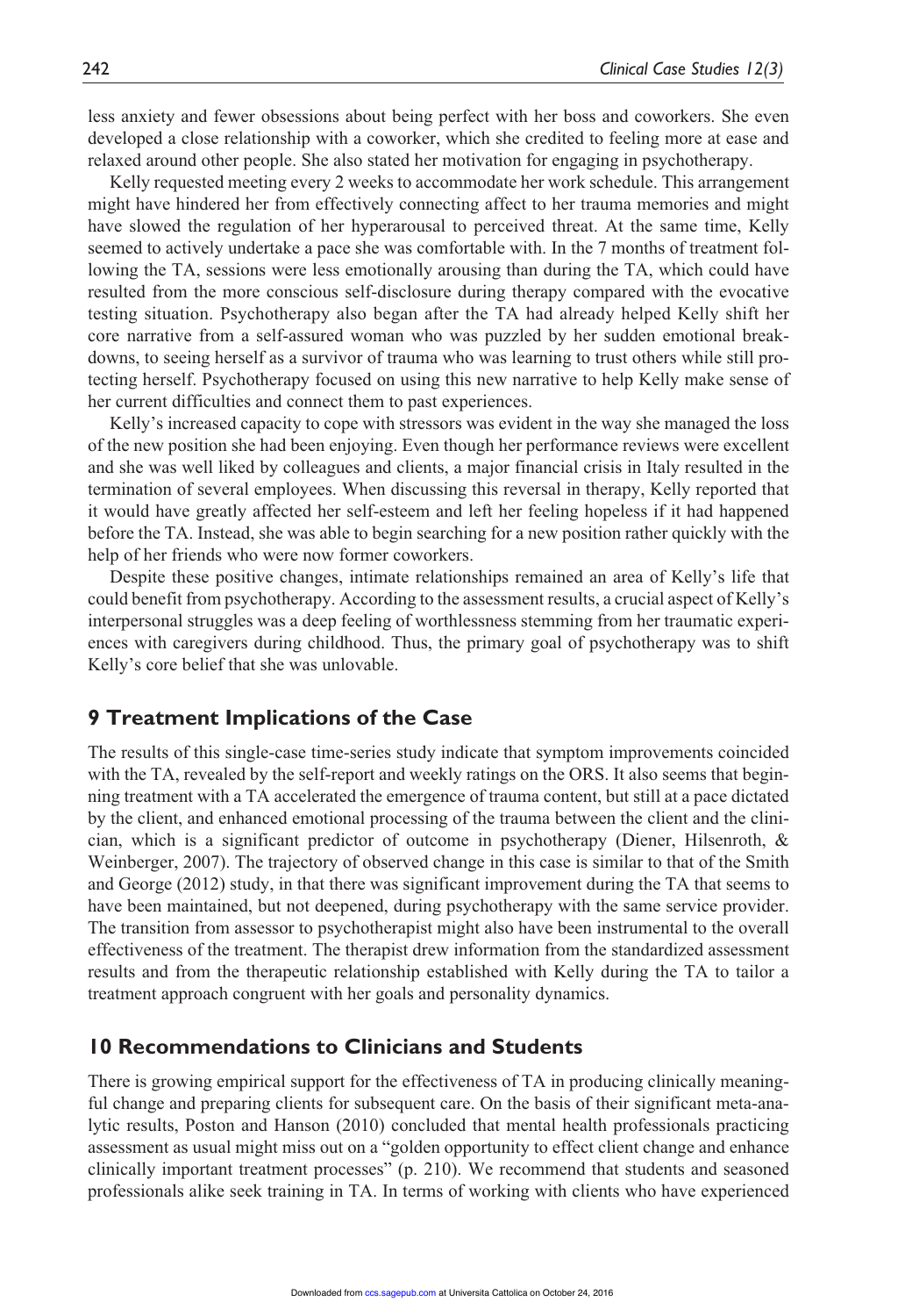trauma, the multimethod assessment typically used by practitioners of TA provides accurate, norm-based results to inform intervention strategies tailored to the specific need of each client. As the case of Kelly also illustrates, psychological assessment provides not only opportunities for the disclosure of trauma when it might not otherwise be reported but also an initial psychoeducational intervention regarding trauma's effects and dyadic emotional regulation. Given the sequelae of trauma and the effects of trauma on interpersonal relationships, such as the therapist– client relationship, awareness of past trauma is a salient issue for the success of any treatment. In addition, the intensity of TA necessitates ongoing consultation or supervision, especially when one is working with clients who have an unresolved attachment status and a history of interpersonal trauma.

#### **Declaration of Conflicting Interests**

The author(s) declared no potential conflicts of interest with respect to the research, authorship, and/or publication of this article.

#### **Funding**

The author(s) received no financial support for the research, authorship, and/or publication of this article.

#### **Notes**

- 1. All potentially identifying information has been changed to protect confidentiality. The client also provided explicit permission to write about her Therapeutic Assessment (TA) in de-identified form following treatment.
- 2. Information in this section emerged at various points during the assessment, not only the initial interview. The case presentation that follows introduces information as it was revealed during Kelly's assessment.

#### **References**

- Armstrong, J. G., Brand, B., Briere, J., Carlson, E., Courtois, C., Dalenberg, C., & Winters, N. (in press). Guidelines for psychologists regarding the assessment of trauma. *Psychological Trauma*.
- Armstrong, J. G., & Loewenstein, R. J. (1990). Characteristics of patients with multiple personality and dissociative disorders on psychological testing. *Journal of Nervous and Mental Disease, 178*, 448-454.
- Aschieri, F. (2012). Epistemological and ethical challenges in standardized testing and collaborative assessment. *Journal of Humanistic Psychology, 52*, 350-368.
- Aschieri, F. (2013). The conjoint Rorschach comprehensive system: Reliability and validity in clinical and non-clinical couples. *Journal of Personality Assessment, 95*, 46-53.
- Aschieri, F., & Smith, J. D. (2012). The effectiveness of Therapeutic Assessment with an adult client: A single-case study using a time-series design. *Journal of Personality Assessment, 94*, 1-11.
- Australian Centre for Posttraumatic Mental Health. (2007). *Australian guidelines for the treatment of adults with acute stress disorder and post-traumatic stress disorder*. Retrieved from http://www.acpmh.unimelb .edu.au/resources/resources-guidelines.html
- Bonferroni, C. E. (1935). Il calcolo delle assicurazioni su gruppi di teste [The calculation of significance with multiple tests]. In *Studi in Onore del Professore Salvatore Ortu Carboni* (pp. 13-60). Rome: Italy.
- Borckardt, J. J. (2006). *Simulation modeling analysis: Time series analysis program for short time series data streams* (Version 8.3.3). Charleston: Medical University of South Carolina.
- Borckardt, J. J., Nash, M. R., Murphy, M. D., Moore, M., Shaw, D., & O'Neil, P. (2008). Clinical practice as natural laboratory for psychotherapy research. *American Psychologist, 63*, 77-95.
- Bradley, R., Greene, J., Russ, E., Dutra, L., & Westen, D. (2005). A multidimensional meta-analysis of psychotherapy for PTSD. *American Journal of Psychiatry, 162*, 214-227.
- Briere, J. (1995). *Trauma Symptom Inventory*. Odessa, FL: Psychological Assessment Resources.
- Briere, J., Kaltman, S., & Green, B. L. (2008). Accumulated childhood trauma and symptom complexity. *Journal of Traumatic Stress, 21*, 223-226.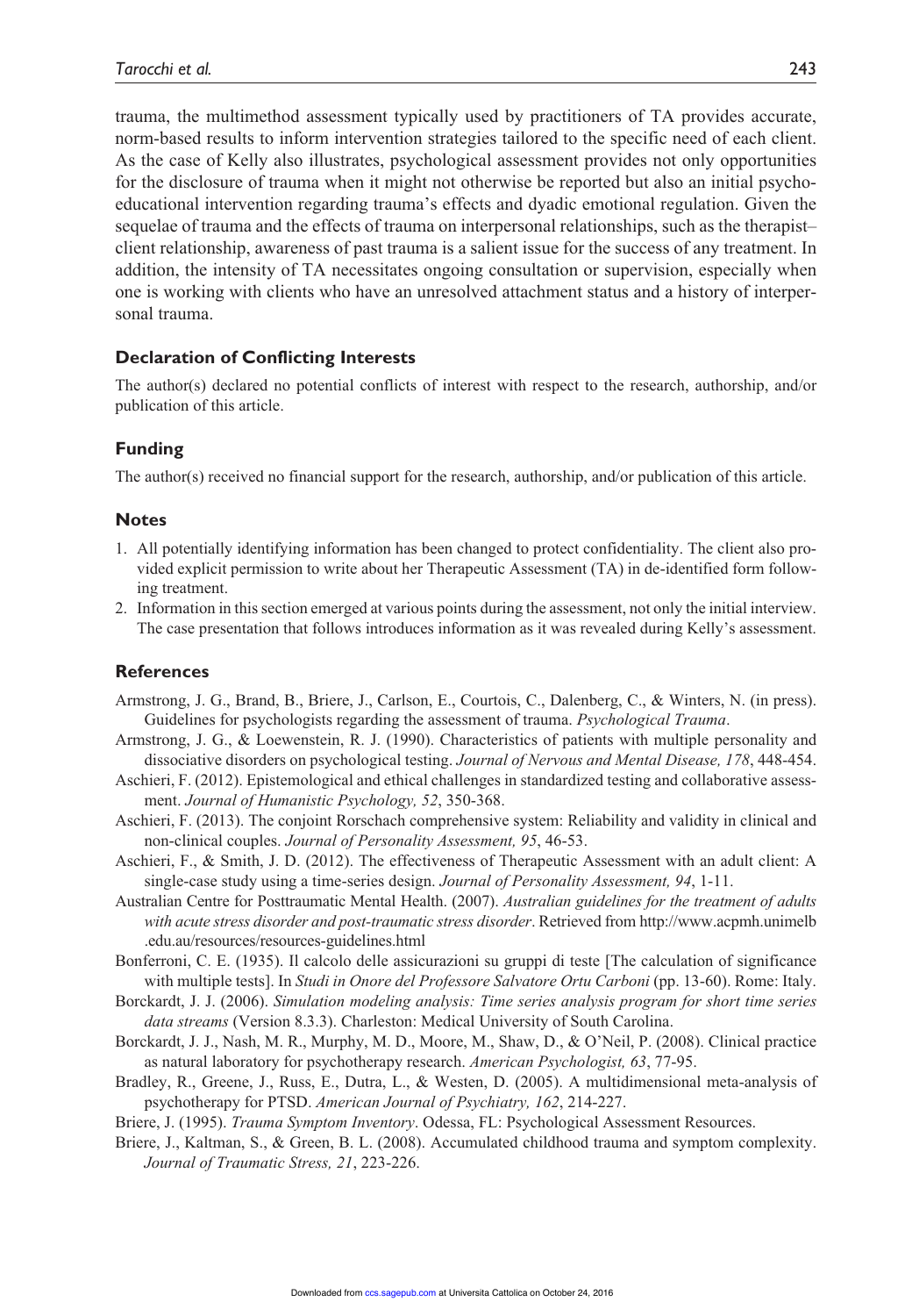- Briere, J., & Runtz, M. R. (2002). The Inventory of Altered Self-Capacities (IASC): A standardized measure of identity, affect regulation, and relationship disturbance. *Assessment, 9*, 230-239.
- Briere, J., & Spinazzola, J. (2005). Phenomenology and psychological assessment of complex posttraumatic states. *Journal of Traumatic Stress, 18*, 401-412.
- Briere, J., & Spinazzola, J. (2009). Assessment of the sequelae of complex trauma: Evidence-based measures. In C. Courtois & J. Ford (Eds.), *Complex traumatic stress disorders: An evidence-based clinician's guide* (pp. 104-123). New York, NY: Guilford.
- Bruhn, A. R. (1992). The early memories procedure: A projective test of autobiographical memory (Part I). *Journal of Personality Assessment, 58*, 1-15.
- Buccheim, A., Erk, S., George, C., Kächele, H., Ruchsow, M., Spitzer, M., & Walter, H. (2006). Measuring attachment representation in an fMRI environment: A pilot study. *Psychopathology, 39*, 144-152.
- Buccheim, A., & George, C. (2011). The representational, neurobiological and emotional foundation of attachment disorganization in borderline personality disorder and anxiety disorder. In J. Solomon & C. George (Eds.), *Disorganization of attachment and caregiving* (pp. 343-382). New York, NY: Guilford.
- Butcher, J. N., Dahlstrom, W. G., Graham, J. R., Tellegen, A., & Kaemmer, B. (1989). *The Minnesota Multiphasic Personality Inventory-2 (MMPI-2): Manual for administration and scoring*. Minneapolis: University of Minnesota Press.
- Carlson, E. B., Smith, S. R., Palmieri, P. A., Dalenberg, C., Ruzek, J. I., Kimerling, R., & Spain, D. A. (2011). Development and validation of a brief self-report measure of trauma exposure: The trauma history screen. *Psychological Assessment, 23*, 463-477.
- Cloitre, M., Courtois, C. A., Charuvastra, A., Stolbach, B. C., & Green, B. L. (2011). Treatment of complex PTSD: Results of the ISTSS expert clinician survey on best practices. *Journal of Traumatic Stress, 24*, 615-627.
- Cosmides, L. (1989). The logic of social exchange: Has natural selection shaped how humans reason? Studies with the Wason selection task. *Cognition, 31*, 187-276.
- Courtois, C. A. (2008). Complex trauma, complex reactions: Assessment and treatment. *Psychological Trauma: Theory, Research, Practice, and Policy, S*(1), 86-100.
- Courtois, C. A., & Ford, J. D. (Ed.). (2013). *Treating complex trauma: A sequenced, relationship-based approach*. New York, NY: Guilford.
- Diener, M. J., Hilsenroth, M. J., & Weinberger, J. (2007). Therapist affect focus and patient outcomes in psychodynamic psychotherapy: A meta-analysis. *American Journal of Psychiatry, 164*, 936-941.
- Eisman, E. J., Dies, R. R., Finn, S. E., Eyde, L. D., Kay, G. G., Kubiszyn, T. W., & Moreland, K. L. (2000). Problems and limitations in using psychological assessment in the contemporary health care delivery system. *Professional Psychology: Research and Practice, 31*, 131-140.
- Exner, J. E., Jr. (2003). *The Rorschach: A comprehensive system* (4th ed.). New York, NY: Wiley.
- Felitti, V. J., Anda, R. F., Nordenberg, D., Williamson, D. F., Spitz, A. M., Edwards, V. J., & Marks, J. S. (1998). Relationship of childhood abuse and household dysfunction to many of the leading causes of death in adults. *American Journal of Preventive Medicine, 14*, 245-258.
- Finn, S. E. (2007). *In our client's shoes: Theory and techniques of Therapeutic Assessment*. Mahwah, NJ: Lawrence Erlbaum.
- Finn, S. E. (2012). Implications of recent research in neurobiology for psychological assessment. *Journal of Personality Assessment, 94*, 440-449.
- Finn, S. E., & Tonsager, M. E. (1992). Therapeutic effects of providing MMPI-2 test feedback to college students awaiting therapy. *Psychological Assessment, 4*, 278-287.
- Finn, S. E., & Tonsager, M. E. (1997). Information-gathering and therapeutic models of assessment: Complementary paradigms. *Psychological Assessment, 9*, 374-385.
- Ford, J. D. (1999). Disorders of extreme stress following war-zone military trauma: Associated features of posttraumatic stress disorder or comorbid but distinct syndromes? *Journal of Consulting and Clinical Psychology, 67*, 3-12.
- Ford, J. D. (2009). Neurobiological and developmental research: Clinical implications. In C. A. Courtois & J. D. Ford (Eds.), *Treating complex traumatic stress disorders: An evidence-based guide* (pp. 31-58). Boston, MA: Cambridge University Press.
- Freyd, J. J. (1994). Betrayal trauma: Traumatic amnesia as an adaptive response to childhood abuse. *Ethics & Behavior, 4*, 307-329.